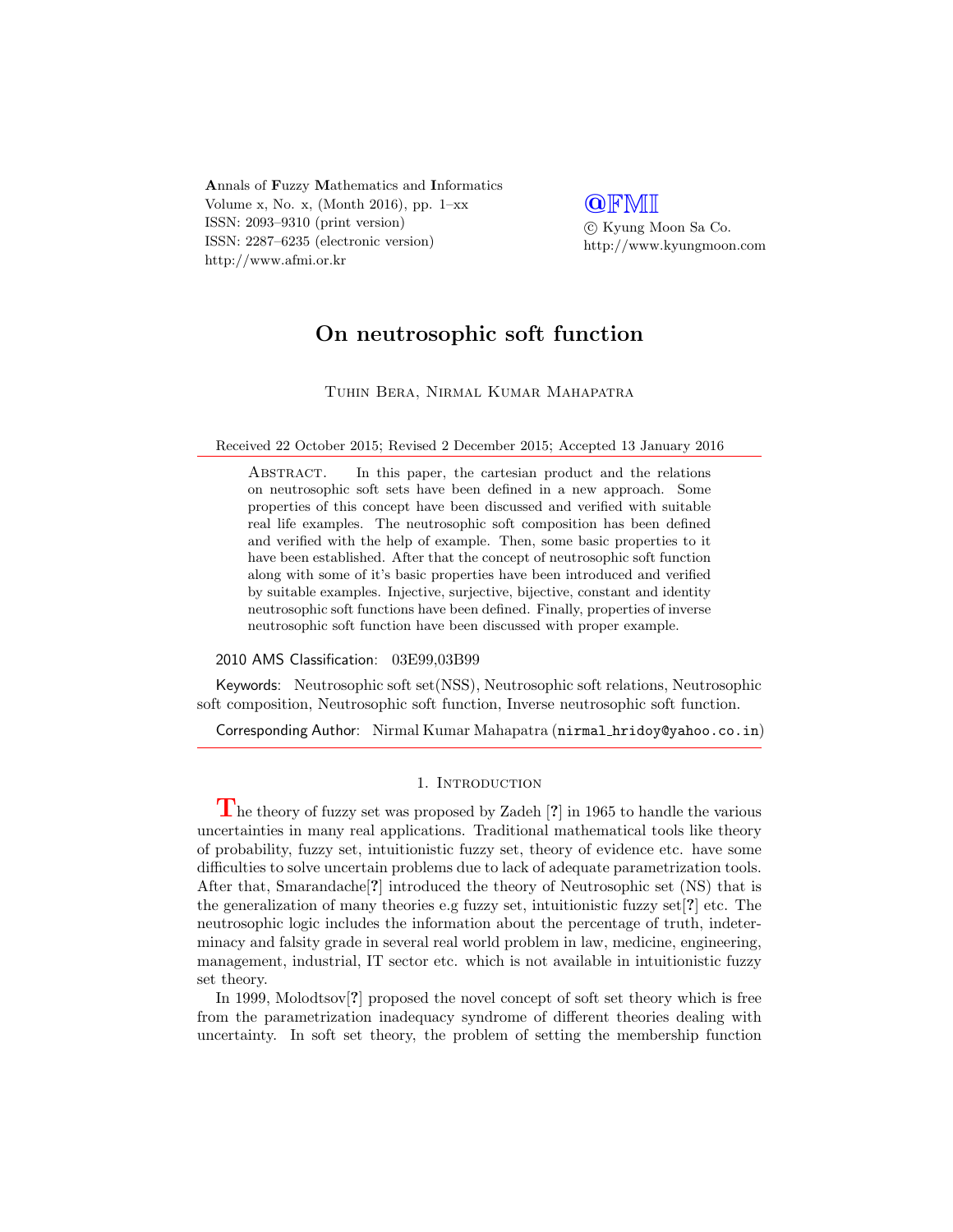among other related problems simply does not arise. This makes the theory very convenient and easy to apply in practice. In accordance of this, Maji et.al.[?, ?, ?] had given a view on fuzzy soft sets and intuitionistic fuzzy soft sets. Dinda and Samanta[?] introduced a concept on intuitionistic fuzzy soft relations. Mitra Basu et. al. [?, ?, ?, ?, ?] had introduced the concept of different operations based on fuzzy and intuitionistic fuzzy soft sets. Later, Maji[?] introduced a combined concept Neutrosophic soft set (NSS) which is developed and generalised by Deli and Broumi<sup>[2]</sup>, Broumi and Smarandache<sup>[2]</sup>, Sahin and Kucuk<sup>[2]</sup>, Boumi<sup>[2]</sup>, Wang et. al. [?], Maji[?] and others in different times. Presently, work on this NSS theory is progressing rapidly in different branches of Mathematics.

In this paper, the neutrosophic soft relations have been introduced in a new direction. Here also the concept of neutrosophic soft function along with some of it's basic properties has been introduced.

The organisation of this paper is as follows. Section 2 reveals some preliminary definitions of NSS which will be used in rest of this paper. In section 3, neutrosophic soft relations are defined along with some properties. Section 4 deals with the composition of neutrosophic soft relations. Then, the concept of neutrosophic soft function has been introduced along with some basic properties in section 5. Finally, section 6 presents the inverse neutrosophic soft function.

## 2. Preliminaries

For the sake of completeness, some basic definitions related to neutrosophic soft set theory are cited here.

**Definition 2.1** ([?]). A neutrosophic set (NS) on the universe of discourse U is defined as:  $A = \{ \langle x, T_A(x), I_A(x), F_A(x) \rangle : x \in U \},$ 

where T, I, F:  $U \rightarrow ]-0,1^+[$  and  $-0 \le T_A(x) + I_A(x) + F_A(x) \le 3^+$ .

From philosophical point of view, the neutrosophic set (NS) takes the value from real standard or nonstandard subsets of  $[-0, 1^+]$ . But in real life application in scientific and engineering problems, it is difficult to use NS with value from real standard or nonstandard subset of  $[-0,1^+]$ . Hence we consider the NS which takes the value from the subset of [0,1].

**Definition 2.2** ([?]). Let U be an initial universe set and E be a set of parameters. Let P(U)denote the power set of U. Then for  $A \subseteq E$ , a pair (F,A) is called a soft set over U, where F:  $A \to P(U)$  is a mapping.

**Definition 2.3** ([?]). Let U be an initial universe set and E be a set of parameters. Let P(U) denote the set of all NS of U. Then for  $A \subseteq E$ , a pair (F,A) is called a NSS over U, where F:  $A \to P(U)$  is a mapping.

**Example 2.4.** Let  $U = \{h_1, h_2, h_3\}$  be a set of houses and  $A = \{e_1(\text{beautiful}), e_2(\text{wooden}),\}$  $e_3$ (costly)} be a set of parameters such that  $(F,A)$  refers the nature of houses. Let

 $F(e_1) = \{ \langle h_1, (0.5, 0.6, 0.3) \rangle, \langle h_2, (0.4, 0.7, 0.6) \rangle, \langle h_3, (0.6, 0.2, 0.3) \rangle \},$ 

 $F(e_2) = \{ \langle h_1, (0.6, 0.3, 0.5) \rangle, \langle h_2, (0.7, 0.4, 0.3) \rangle, \langle h_3, (0.8, 0.1, 0.2) \rangle \},$ 

 $F(e_3) = \{ , , \}.$ 

Then  $(F, A) = \{[e_1, F(e_1)], [e_2, F(e_2)], [e_3, F(e_3)]\}$  is a NSS over U describing the nature of houses. The tabular representation of the NSS  $(F,A)$  is as :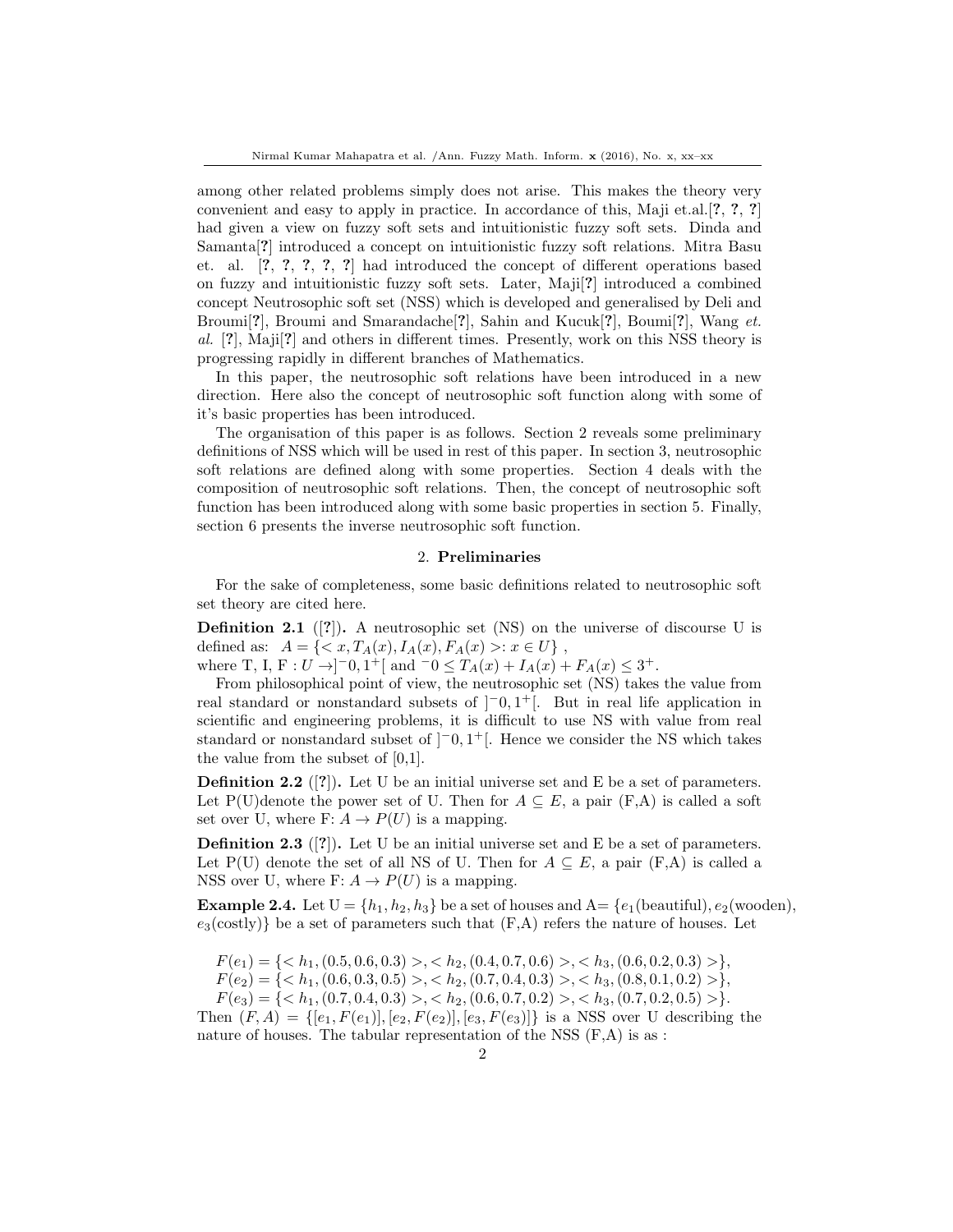Table 1 : Tabular form of NSS (F,A)

|       | $1000 \pm 1$ $1000$ and $101 \pm 100$ |                 |                 |  |  |
|-------|---------------------------------------|-----------------|-----------------|--|--|
|       | $F(e_1)$                              | $F(e_2)$        | $F(e_3)$        |  |  |
|       | $h_1 \mid (0.5, 0.6, 0.3)$            | (0.6, 0.3, 0.5) | (0.7, 0.4, 0.3) |  |  |
|       | $h_2 \mid (0.4, 0.7, 0.6)$            | (0.7, 0.4, 0.3) | (0.6, 0.7, 0.2) |  |  |
| $h_3$ | (0.6, 0.2, 0.3)                       | (0.8, 0.1, 0.2) | (0.7, 0.2, 0.5) |  |  |

**Definition 2.5** ([?]). Let  $(F,A)$  and  $(G,B)$  be two NSSs over the common universe U. Then  $(F,A)$  is said to be the neutrosophic soft subset of  $(G,B)$  if  $A\subseteq B$  and  $T_{F(e)}(x) \leq T_{G(e)}(x);$   $I_{F(e)}(x) \leq I_{G(e)}(x);$   $F_{F(e)}(x) \geq F_{G(e)}(x);$   $\forall e \in A, x \in U$ . In that case, we write  $(F, A) \subseteq (G, B)$  and then  $(G, B)$  is the neutrosophic soft superset of  $(F,A)$ .

**Definition 2.6.** [?] Let  $(F,A)$  and  $(G,B)$  be two NSSs over the common universe U. The union of  $(F,A)$  and  $(G,B)$  is denoted by  $(F,A) \cup (G,B)$  and is defined as  $(F, A) \cup (G, B) = (K, C)$  where  $C = A \cup B$  with, for  $\forall x \in U$ ,

$$
T_{K(e)}(x) = \begin{cases} T_{F(e)}(x), & \text{if } e \in A - B \\ T_{G(e)}(x), & \text{if } e \in B - A \\ \max(T_{F(e)}(x), T_{G(e)}(x)), & \text{if } e \in A \cap B, \end{cases}
$$

$$
I_{K(e)}(x) = \begin{cases} I_{F(e)}(x), \text{ if } e \in A - B \\ I_{G(e)}(x), \text{ if } e \in B - A \\ \frac{I_{F(e)}(x) + I_{G(e)}(x)}{2}, \text{ if } e \in A \cap B, \end{cases}
$$

$$
F_{K(e)}(x) = \begin{cases} F_{F(e)}(x), & \text{if } e \in A - B \\ F_{G(e)}(x), & \text{if } e \in B - A \\ \min(F_{F(e)}(x), F_{G(e)}(x)), & \text{if } e \in A \cap B. \end{cases}
$$

**Definition 2.7** ([?]). Let  $(F,A)$  and  $(G,B)$  be two NSSs over the common universe U. The intersection of  $(F,A)$  and  $(G,B)$  is denoted by  $(F,A) \cap (G,B)$  and is defined by  $(F, A) \cap (G, B) = (K, C)$  where  $C = A \cap B$  with,

$$
\begin{cases}\nT_{K(e)}(x) = \min(T_{F(e)}(x), T_{G(e)}(x)), \\
I_{K(e)}(x) = \frac{I_{F(e)}(x) + I_{G(e)}(x)}{2}, \\
F_{K(e)}(x) = \max(F_{F(e)}(x), F_{G(e)}(x)); \ \forall e \in C, \ \forall x \in U.\n\end{cases}
$$

### 3. Relations on NSS

The notion of neutrosophic soft relations was first given by Deli and Broumi[?]. In this section, the cartesian product and the relations on NSS are modified in a new direction to establish some properties.

**Definition 3.1.** Let  $(F,A)$  and  $(G,B)$  be two NSSs over the common universe U. Then their cartesian product is another NSS  $(K, C) = (F, A) \times (G, B)$  where  $C =$  $A \times B$  and  $K(a, b) = F(a) \times G(b)$ . The truth, indeterminacy and falsity membership of (K,C) are given by

$$
\begin{cases}\nT_{K(a,b)}(x) = \min(T_{F(a)}(x), T_{G(b)}(x)), \\
I_{K(a,b)}(x) = I_{F(a)}(x) \cdot I_{G(b)}(x), \\
F_{K(a,b)}(x) = \max(F_{F(a)}(x), F_{G(b)}(x)); \forall a \in A, \forall b \in B, \forall x \in U.\n\end{cases}
$$

This definition can be extended for more than two NSSs.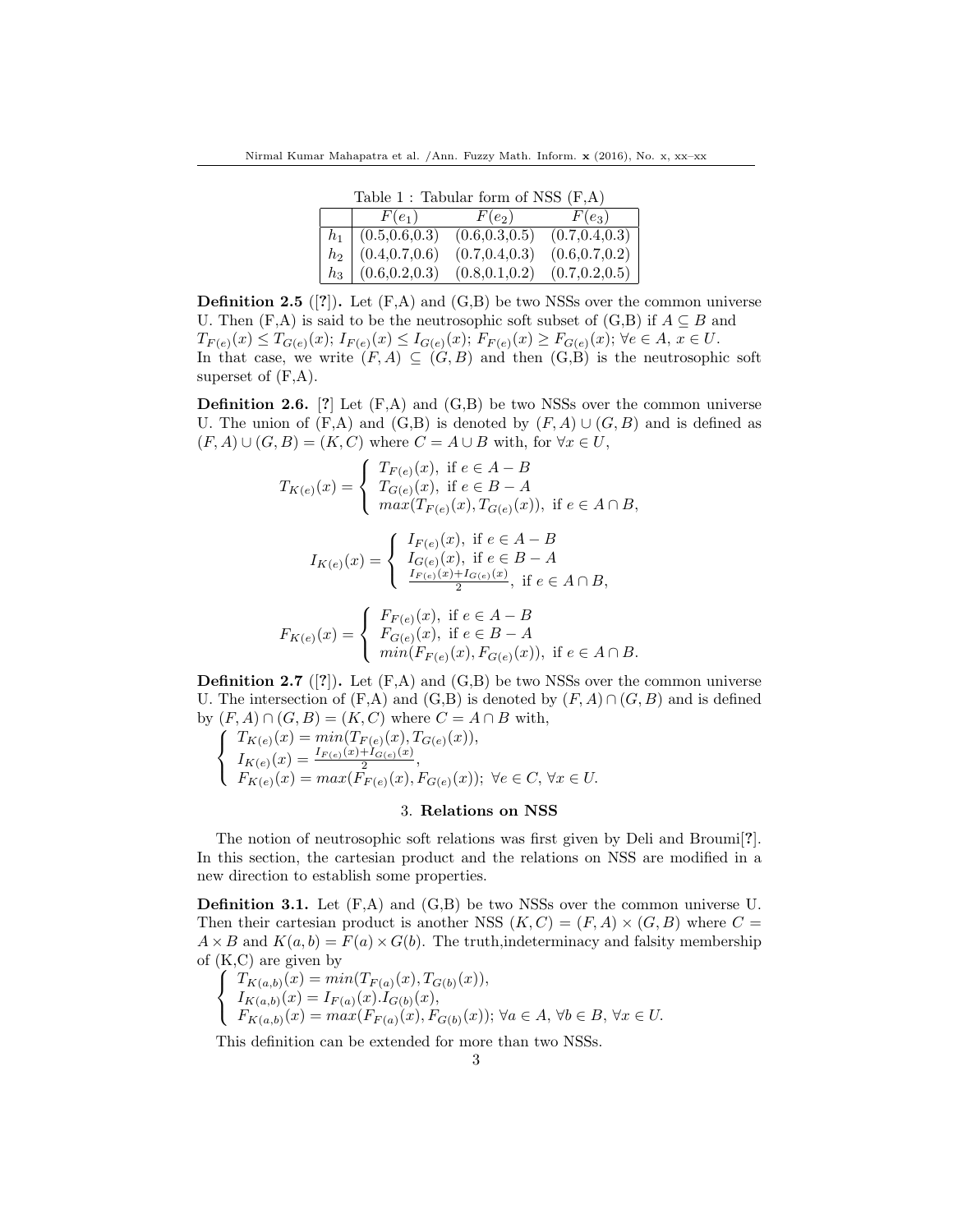**Example 3.2.** Let  $U = \{x_1, x_2, x_3\}$  be a universe. Suppose  $A = \{a_1, a_2, a_3\}$  and  $B = \{b_1, b_2\}$  are two parametric sets.

Let the tabular representation of  $(F,A)$  be :

| Table 2: Tabular form of NSS $(F,A)$ |                            |                   |                 |  |
|--------------------------------------|----------------------------|-------------------|-----------------|--|
|                                      | $F(a_1)$                   | $F(a_2)$ $F(a_3)$ |                 |  |
|                                      | $x_1   (0.7, 0.6, 0.7)$    | (0.5, 0.7, 0.8)   | (0.3, 0.5, 0.6) |  |
|                                      | $x_2 \mid (0.4, 0.2, 0.8)$ | (0.5, 0.9, 0.3)   | (0.7, 0.5, 0.4) |  |
|                                      | $x_3 \mid (0.9, 0.1, 0.5)$ | (0.5, 0.6, 0.8)   | (0.8, 0.6, 0.9) |  |

Let the tabular representation of  $(G,B)$  be :

|                |                                                             | Table- 3: Tabular form of NSS $(G,B)$ |  |
|----------------|-------------------------------------------------------------|---------------------------------------|--|
|                | $G(b_1)$                                                    | $G(b_2)$                              |  |
| $x_1$          | $(0.8, 0.9, 0.6)$<br>$(0.7, 0.8, 0.8)$<br>$(0.5, 0.6, 0.4)$ | (0.3, 0.3, 0.6)                       |  |
| x <sub>2</sub> |                                                             | (0.6, 0.2, 0.8)                       |  |
| $x_3$          |                                                             | (0.4, 0.7, 0.5)                       |  |

Then the tabular representation of  $(K, C) = (F, A) \times (G, B)$  is given by the following tables.

|                | rapic 1. rapami ionii oi 1,00<br>$\lambda$ |                  |                  |  |
|----------------|--------------------------------------------|------------------|------------------|--|
|                | $K(a_1, b_1)$                              | $K(a_1, b_2)$    | $K(a_2, b_1)$    |  |
| $x_1$          | (0.7, 0.54, 0.7)                           | (0.3, 0.18, 0.7) | (0.5, 0.63, 0.8) |  |
| $x_2$          | (0.4, 0.16, 0.8)                           | (0.4, 0.04, 0.8) | (0.5, 0.72, 0.8) |  |
| $x_3$          | (0.5, 0.06, 0.5)                           | (0.4, 0.07, 0.5) | (0.5, 0.36, 0.8) |  |
|                | $K(a_2, b_2)$                              | $K(a_3, b_1)$    | $K(a_3, b_2)$    |  |
| $x_1$          | (0.3, 0.21, 0.8)                           | (0.3, 0.45, 0.6) | (0.3, 0.15, 0.6) |  |
| x <sub>2</sub> | (0.5, 0.18, 0.8)                           | (0.7, 0.4, 0.8)  | (0.6, 0.1, 0.8)  |  |
| $x_3$          | (0.4, 0.42, 0.8)                           | (0.5, 0.36, 0.9) | (0.4, 0.42, 0.9) |  |

Table 4: Tabular form of NSS (K,C)

**Definition 3.3.** A neutrosophic soft relation R between two NSSs  $(F,A)$  and  $(G,B)$ over the common universe U is the neutrosophic soft subset of  $(F, A) \times (G, B)$ . Clearly, it is another NSS (R,C) where  $C \subseteq A \times B$  and  $R(a, b) = F(a) \times G(b)$  for  $(a, b) \in C$ .

Example 3.4. Considering the example 3.2, we define a neutrosophic soft relation (R,C) as follows :

|       |                             |                  | abic o. Tabular form or intutrosophic son relation re |
|-------|-----------------------------|------------------|-------------------------------------------------------|
|       | $R(a_1, b_2)$               | $R(a_2,b_2)$     | $R(a_3, b_1)$                                         |
|       | $x_1 \mid (0.3, 0.18, 0.7)$ | (0.3, 0.21, 0.8) | (0.3, 0.45, 0.6)                                      |
|       | $x_2$ (0.4,0.04,0.8)        | (0.5, 0.18, 0.8) | (0.7, 0.4, 0.8)                                       |
| $x_3$ | (0.4, 0.07, 0.5)            | (0.4, 0.42, 0.8) | (0.5, 0.36, 0.9)                                      |

Table 5: Tabular form of neutrosophic soft relation R

**Definition 3.5.** Let  $(F,A)$  and  $(G,B)$  be two NSSs over the common universe U. R be a neutrosophic soft relation from  $(F, A)$  to  $(G, B)$ . Then  $R^{-1}$  is the inverse relation from  $(G, B)$  to  $(F, A)$  and is defined as  $R^{-1}(b, a) = R(a, b)$  for  $(a, b) \in A \times B$ .

**Example 3.6.** From example 3.4, we get  $R^{-1}$  as :

Table 6: Tabular form of  $R^{-1}$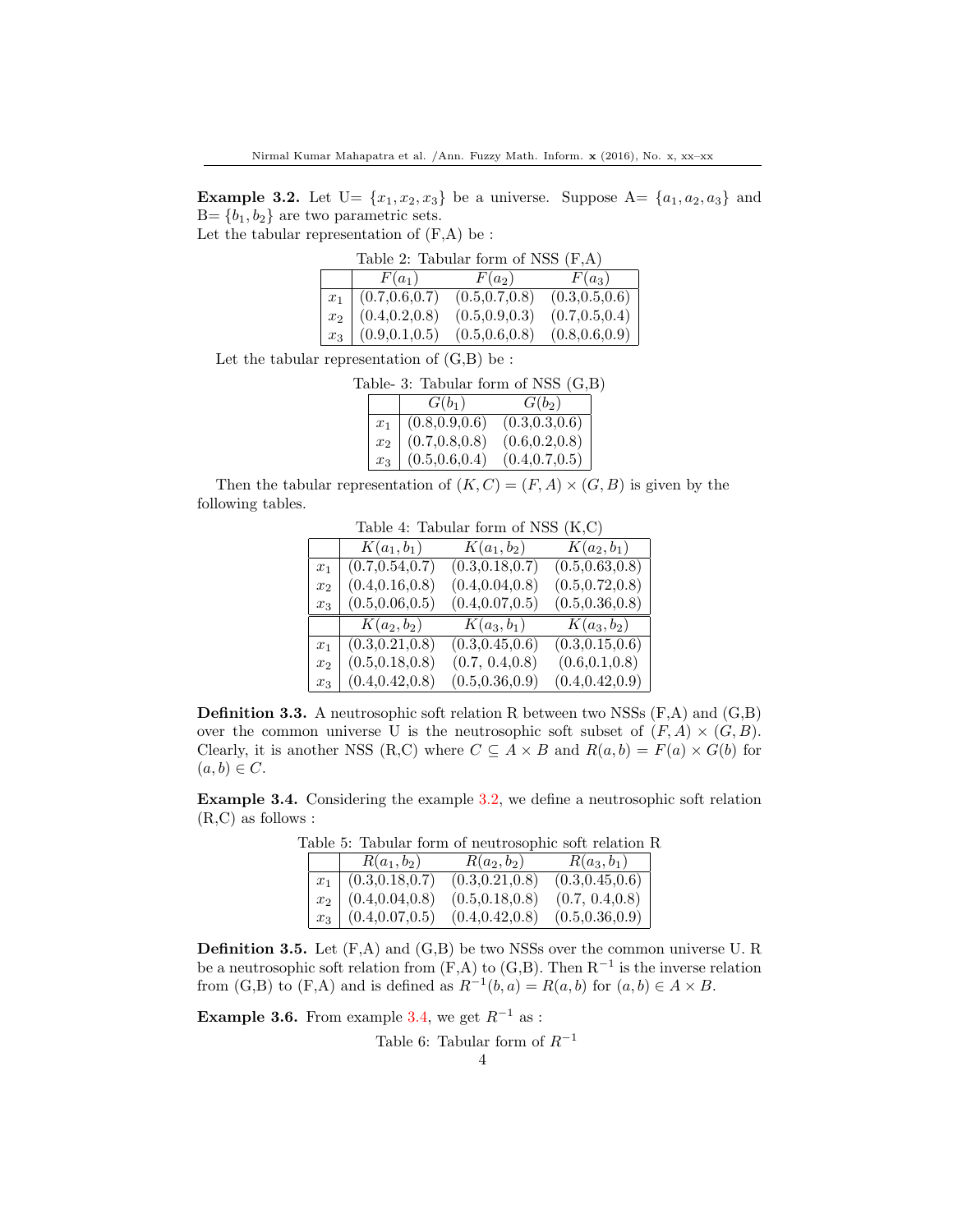Nirmal Kumar Mahapatra et al. /Ann. Fuzzy Math. Inform. x (2016), No. x, xx–xx

| $R^{-1}(b_2,a_1)$           | $R^{-1}(b_2, a_2)$ | $R^{-1}(b_1,a_3)$ |
|-----------------------------|--------------------|-------------------|
| $x_1 \mid (0.3, 0.18, 0.7)$ | (0.3, 0.21, 0.8)   | (0.3, 0.45, 0.6)  |
| $x_2 \mid (0.4, 0.04, 0.8)$ | (0.5, 0.18, 0.8)   | (0.7, 0.4, 0.8)   |
| $x_3 \mid (0.4, 0.07, 0.5)$ | (0.4, 0.42, 0.8)   | (0.5, 0.36, 0.9)  |

**Theorem 3.7.** If R be a neutrosophic soft relation from  $(F,A)$  to  $(G,B)$  over U, then  $R^{-1}$  is a neutrosophic soft relation from  $(G, B)$  to  $(F, A)$ .

*Proof.* For  $a \in A, b \in B, x \in U$  we have :

 $T_{R^{-1}(b,a)}(x) = min(T_{G(b)}(x), T_{F(a)}(x)) = min(T_{F(a)}(x), T_{G(b)}(x)) = T_{R(a,b)}(x),$  $I_{R^{-1}(b,a)}(x) = I_{G(b)}(x) \cdot I_{F(a)}(x) = I_{F(a)}(x) \cdot I_{G(b)}(x) = I_{R(a,b)}(x),$ and

 $F_{R^{-1}(b,a)}(x) = max(F_{G(b)}(x), F_{F(a)}(x)) = max(F_{F(a)}(x), F_{G(b)}(x)) = F_{R(a,b)}(x).$ This completes the theorem.  $\Box$ 

**Theorem 3.8.** Let  $R_1$  and  $R_2$  be two neutrosophic soft relations. Then  $(i)$   $(R_1^{-1})^{-1} = R_1,$ (*ii*)  $R_1 \subseteq R_2 \Rightarrow R_1^{-1} \subseteq R_2^{-1}$ .

*Proof.* Straightforward. □

# 4. Composition of neutrosophic soft relations

**Definition 4.1.** Let  $(F,A)$ ,  $(G,B)$  and  $(H,C)$  be three NSSs over the common universe U so that  $Z \subseteq (F, A) \times (G, B)$  and  $R \subseteq (G, B) \times (H, C)$  be two neutrosophic soft relations. Then their composition (briefly, neutrosophic soft composition) is denoted by RoZ and is defined as-

 $RoZ = \{ \langle x, T_{(RoZ)(a,c)}(x), I_{(RoZ)(a,c)}(x), F_{(RoZ)(a,c)}(x) >_{x \in U}: (a, c) \in A \times C \},\$ where

$$
\left\{\begin{array}{l} T_{(RoZ)(a,c)}(x)=max\{min_{b\in B}(T_{Z(a,b)}(x),T_{R(b,c)}(x))\},\\ I_{(RoZ)(a,c)}(x)=max_{b\in B}\{I_{Z(a,b)}(x).I_{R(b,c)}(x)\},\\ F_{(RoZ)(a,c)}(x)=min\{max_{b\in B}(F_{Z(a,b)}(x),F_{R(b,c)}(x))\}; \end{array}\right.
$$

**Example 4.2.** Let  $U = \{s_1, s_2, s_3\}$  be a set of students. We consider three NSSs (F,A), (G,B) and (H,C) over U. Suppose

(F,A) describes 'the universities from which students acquire degree',

(G,B) describes 'the degrees, students may gain',

(H,C) describes 'the professions, students may be engaged after acquiring degrees'.

Let,  $A = \{\text{Havard,USA}(a_1); J.N.U, Delhi}(a_2);$  Presidency,Kolkata $(a_3);$  Oxford, London(a<sub>4</sub>)}; B= {MSC(b<sub>1</sub>); BDS(b<sub>2</sub>); MBA(b<sub>3</sub>); B.Tech(b<sub>4</sub>)} and C= {Professor in  $\text{IM}(c_1)$ ; Architect(c<sub>2</sub>); Lecturer in general degree college(c<sub>3</sub>); Doctor(c<sub>4</sub>)}.

We define two neutrosophic soft relations  $Z\subseteq$  (F,A)  $\times$  (G,B) and R $\subseteq$  (G,B)  $\times$ (H,C) as - Z : Post graduate student from foreign university; R : Post graduate student engaged in teaching profession. Then  $RoZ$ : Student from foreign university engaged in teaching profession.

Let the tabular representations of Z and R be respectively :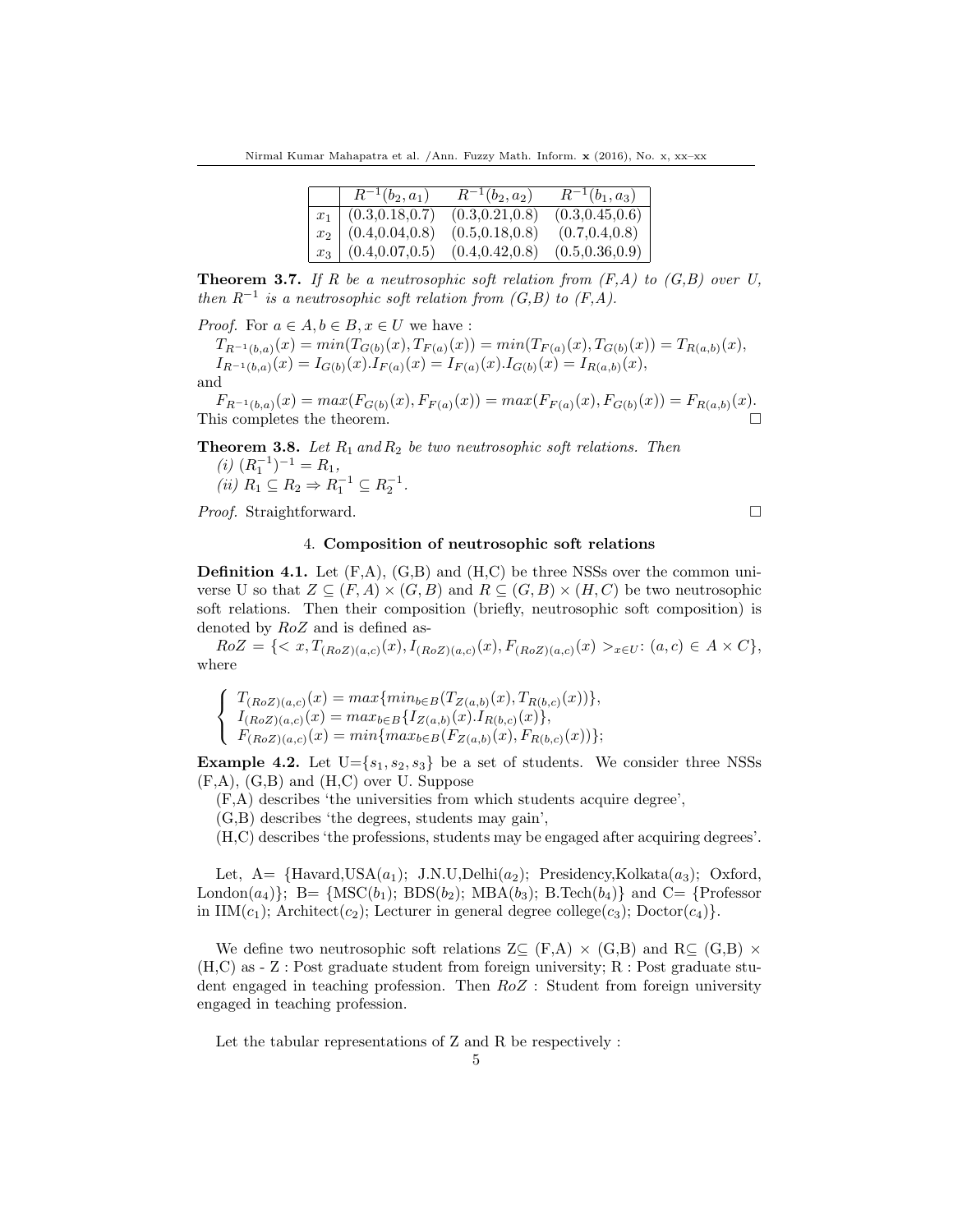Nirmal Kumar Mahapatra et al. /Ann. Fuzzy Math. Inform. x (2016), No. x, xx–xx

Table 7: Tabular form of neutrosophic soft relation Z  $Z(a_1, b_1)$   $Z(a_1, b_3)$   $Z(a_4, b_1)$   $Z(a_4, b_3)$  $\begin{array}{c|ccccc}\n\overline{s_1} & (0.7,0.5,0.2) & (0.6,0.7,0.3) & (0.5,0.5,0.6) & (0.8,0.3,0.4)\n\end{array}$ <br>  $\begin{array}{c|ccccc}\n\overline{s_2} & (0.5,0.7,0.5) & (0.3,0.8,0.6) & (0.6,0.6,0.4) & (0.5,0.4,0.6)\n\end{array}$  $s_2 \begin{bmatrix} 0.5, 0.7, 0.5 \\ 0.8, 0.2, 0.2 \end{bmatrix}$  (0.3,0.8,0.6) (0.6,0.6,0.4)<br>  $s_2 \begin{bmatrix} 0.5, 0.7, 0.5 \\ 0.8, 0.2, 0.2 \end{bmatrix}$  (0.9,0.4,0.1) (0.7,0.6,0.5)

| $s_3$                                                 |                 |                 | $(0.8, 0.2, 0.2)$ $(0.9, 0.4, 0.1)$ $(0.7, 0.6, 0.5)$ $(0.8, 0.7, 0.2)$ |                 |  |
|-------------------------------------------------------|-----------------|-----------------|-------------------------------------------------------------------------|-----------------|--|
| Table 8: Tabular form of neutrosophic soft relation R |                 |                 |                                                                         |                 |  |
|                                                       |                 |                 | $R(b_1, c_1)$ $R(b_1, c_3)$ $R(b_3, c_1)$ $R(b_3, c_3)$                 |                 |  |
| S <sub>1</sub>                                        | (0.2, 0.6, 0.7) | (0.6, 0.6, 0.5) | (0.3, 0.7, 0.7)                                                         | (0.7, 0.3, 0.3) |  |
| $s_2$                                                 | (0.8, 0.4, 0.2) | (0.5, 0.6, 0.7) | (0.4, 0.4, 0.7)                                                         | (0.9, 0.2, 0.1) |  |
| $S_3$                                                 | (0.7, 0.6, 0.3) | (0.8, 0.6, 0.3) | (0.7, 0.7, 0.3)                                                         | (0.4, 0.7, 0.5) |  |

Then RoZ (post graduate student in teaching profession) is given by the following table.

|       | $(RoZ)(a_1, c_1)$    | $(RoZ)(a_1, c_3)$ | $(RoZ)(a_4, c_1)$ | $(RoZ)(a_4, c_3)$ |
|-------|----------------------|-------------------|-------------------|-------------------|
|       | $s_1$ (0.3,0.49,0.7) | (0.6, 0.3, 0.3)   | (0.3, 0.3, 0.7)   | (0.7, 0.3, 0.4)   |
|       | $s_2$ (0.5,0.32,0.5) | (0.5, 0.42, 0.6)  | (0.6, 0.24, 0.4)  | (0.5, 0.36, 0.6)  |
| $s_3$ | (0.7, 0.28, 0.3)     | (0.8, 0.28, 0.3)  | (0.7, 0.49, 0.3)  | (0.7, 0.49, 0.5)  |

Here the scheme of  $RoZ \subseteq (F,A) \times (H,C)$  is given as following :

 $( $(a_1, b_1), (b_1, c_1)$   $>; $(a_1, b_3), (b_3, c_1)$   $>)\Rightarrow$   $(a_1, c_1),$$$  $( $(a_1, b_1), (b_1, c_3) >; < (a_1, b_3), (b_3, c_3) > \Rightarrow (a_1, c_3),$$  $( $(a_4, b_1), (b_1, c_1)$  >;  $$(a_4, b_3), (b_3, c_1)$  >)  $\Rightarrow (a_4, c_1)$ ,$$  $( $(a_4, b_1), (b_1, c_3) >; < (a_4, b_3), (b_3, c_3) > \Rightarrow (a_4, c_3).$$ 

Thus we provide one calculation in convenience of the table of RoZ.

$$
T_{(RoZ)(a_1, c_1)}(s_1)
$$
  
= max{min(T<sub>Z(a\_1,b\_1)</sub>(s\_1), T<sub>R(b\_1,c\_1)</sub>(s\_1)), min(T<sub>Z(a\_1,b\_3)</sub>(s\_1), T<sub>R(b\_3,c\_1)</sub>(s\_1))}  
= max{min(0.7, 0.2), min(0.6, 0.3)}  
= max(0.2, 0.3)  
= 0.3,  

$$
I_{(RoZ)(a_1, c_1)}(s_1)
$$
  
= max{ $(I_{Z(a_1,b_1)}(s_1).I_{R(b_1,c_1)}(s_1)), (I_{Z(a_1,b_3)}(s_1).I_{R(b_3,c_1)}(s_1))$ }  
= max{ $(0.5). (0.6), (0.7). (0.7)$ }  
= max(0.30, 0.49)  
= 0.49,

and

$$
F_{(RoZ)(a_1, c_1)}(s_1)
$$
  
= min{max(F<sub>Z(a\_1,b\_1)</sub>(s\_1), F<sub>R(b\_1,c\_1)</sub>(s\_1)), max(F<sub>Z(a\_1,b\_3)</sub>(s\_1), F<sub>R(b\_3,c\_1)</sub>(s\_1))}  
= min{max(0.2, 0.7), max(0.3, 0.7)}  
= min(0.7, 0.7)  
= 0.7.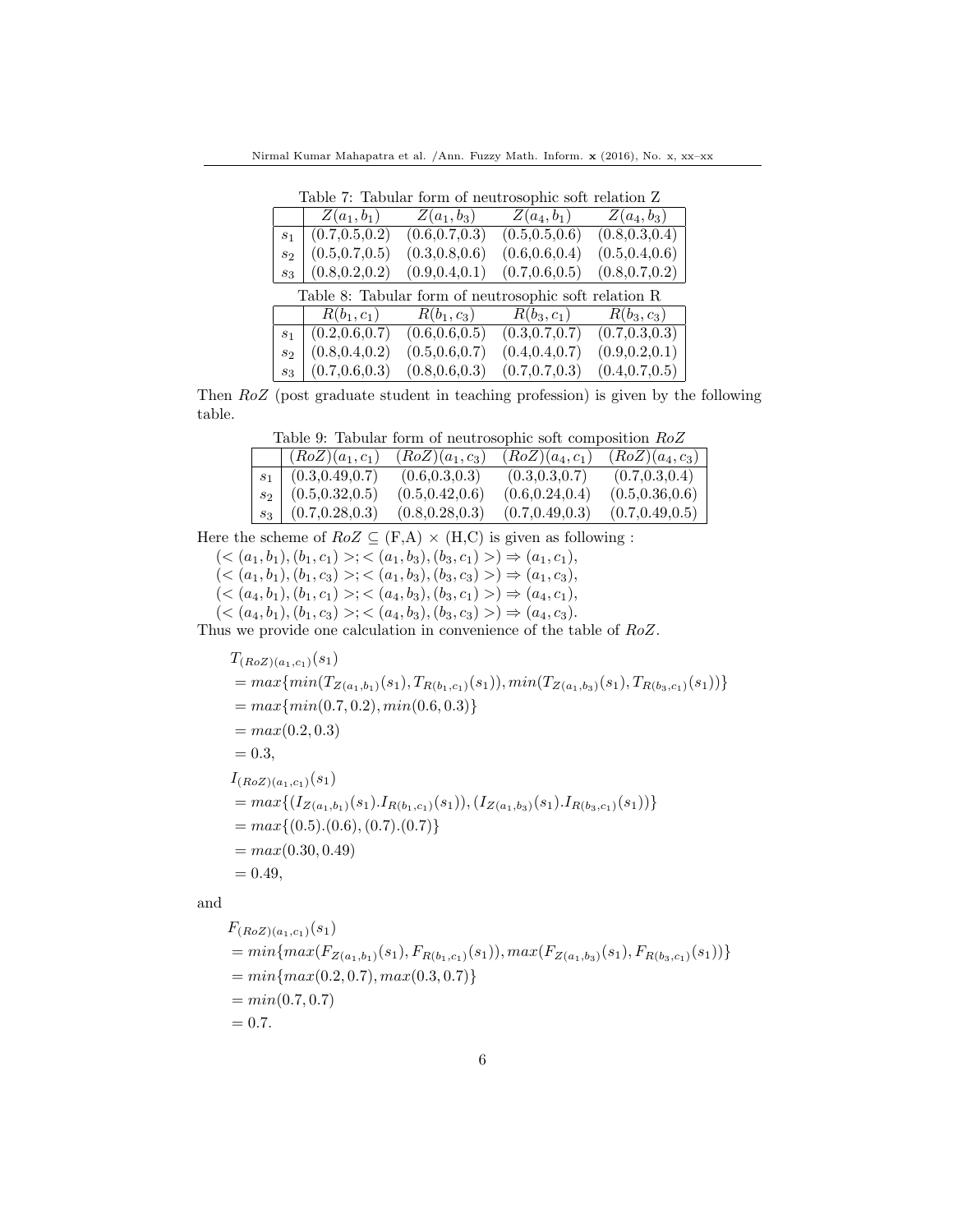**Theorem 4.3.** Let  $(F,A)$ ,  $(G,B)$  and  $(H,C)$  be three NSSs over the universal set U. If  $Z \subseteq (F,A) \times (G,B)$  and  $R \subseteq (G,B) \times (H,C)$  be two neutrosophic soft relations then  $RoZ \subseteq (F,A) \times (H,C)$ .

*Proof.* The structure of Z, R, RoZ are given in definition. Now, for  $(a, c) \in A \times$ C and  $x \in U$ ,

$$
T_{(RoZ)(a,c)}(x) = max\{min_{b \in B} \{T_{Z(a,b)}(x), T_{R(b,c)}(x)\}\}= max\{min_{b \in B} \{min(T_{F(a)}(x), T_{G(b)}(x)), min(T_{G(b)}(x), T_{H(c)}(x))\}\}= max\{min_{b \in B} (T_{F(a)}(x), T_{G(b)}(x), T_{H(c)}(x))\}\le max\{min_{b \in B} (T_{F(a)}(x), T_{H(c)}(x))\}= max\{min(T_{F(a)}(x), T_{H(c)}(x))\}= min(T_{F(a)}(x), T_{H(c)}(x)).
$$

(4.3.1) 
$$
T_{(RoZ)(a,c)}(x) \leq min(T_{F(a)}(x), T_{H(c)}(x)).
$$

$$
I_{(RoZ)(a,c)}(x) = max_{b \in B}(I_{Z(a,b)}(x).I_{R(b,c)}(x))
$$

$$
= max_{b \in B} \{ (I_{F(a)}(x).I_{G(b)}(x)).(I_{G(b)}(x).I_{H(c)}(x)) \}
$$
  
= 
$$
max_{b \in B} \{ I_{F(a)}(x).I_{G(b)}^2(x).I_{H(c)}(x)) \}
$$
  
\$\leq\$ 
$$
max_{b \in B} (I_{F(a)}(x).I_{H(c)}^2(x))
$$
  
= 
$$
I_{F(a)}(x).I_{H(c)}(x).
$$

Thus

(4.3.2) 
$$
I_{(RoZ)(a,c)}(x) \leq I_{F(a)}(x) \cdot I_{H(c)}(x).
$$

$$
F_{(RoZ)(a,c)}(x) = min\{max_{b \in B}(F_{Z(a,b)}(x), F_{R(b,c)}(x))\}
$$
  
=  $min\{max_{b \in B}\{max(F_{F(a)}(x), F_{G(b)}(x)), max(F_{G(b)}(x), F_{H(c)}(x))\}\}$   
=  $min\{max_{b \in B}(F_{F(a)}(x), F_{G(b)}(x), F_{H(c)}(x))\}$   
 $\geq min\{max_{b \in B}(F_{F(a)}(x), 0, F_{H(c)}(x))\}$   
=  $min\{max(F_{F(a)}(x), F_{H(c)}(x))\}$   
=  $max(F_{F(a)}(x), F_{H(c)}(x)).$ 

Thus

(4.3.3) 
$$
F_{(RoZ)(a,c)}(x) \geq max(F_{F(a)}(x), F_{H(c)}(x)).
$$

So the theorem follows from  $(4.3.1), (4.3.2),$  and  $(4.3.3)$ .

Remark 4.4. The Theorem 4.3 does not hold if the relations on NSS are defined as viewed by Deli and Broumi[?]. The inequality (4.3.2) of Theorem 4.3 does not hold in that case.

There is another critical point. If  $(RoZ)(a,c)$  holds for  $Z(a, b_1), R(b_1, c)$  and  $Z(a, b_2), R(b_2, c)$  conjugately, for  $b_1, b_2 \in B$  then 'composition of relations' on NSS defined by Deli and Broumi [?] does not meet the fact (see Example 4.2).

So, we implement the definition of cartesian product of two NSS as well as the relations on NSS and then generalise the composition of relations on NSS.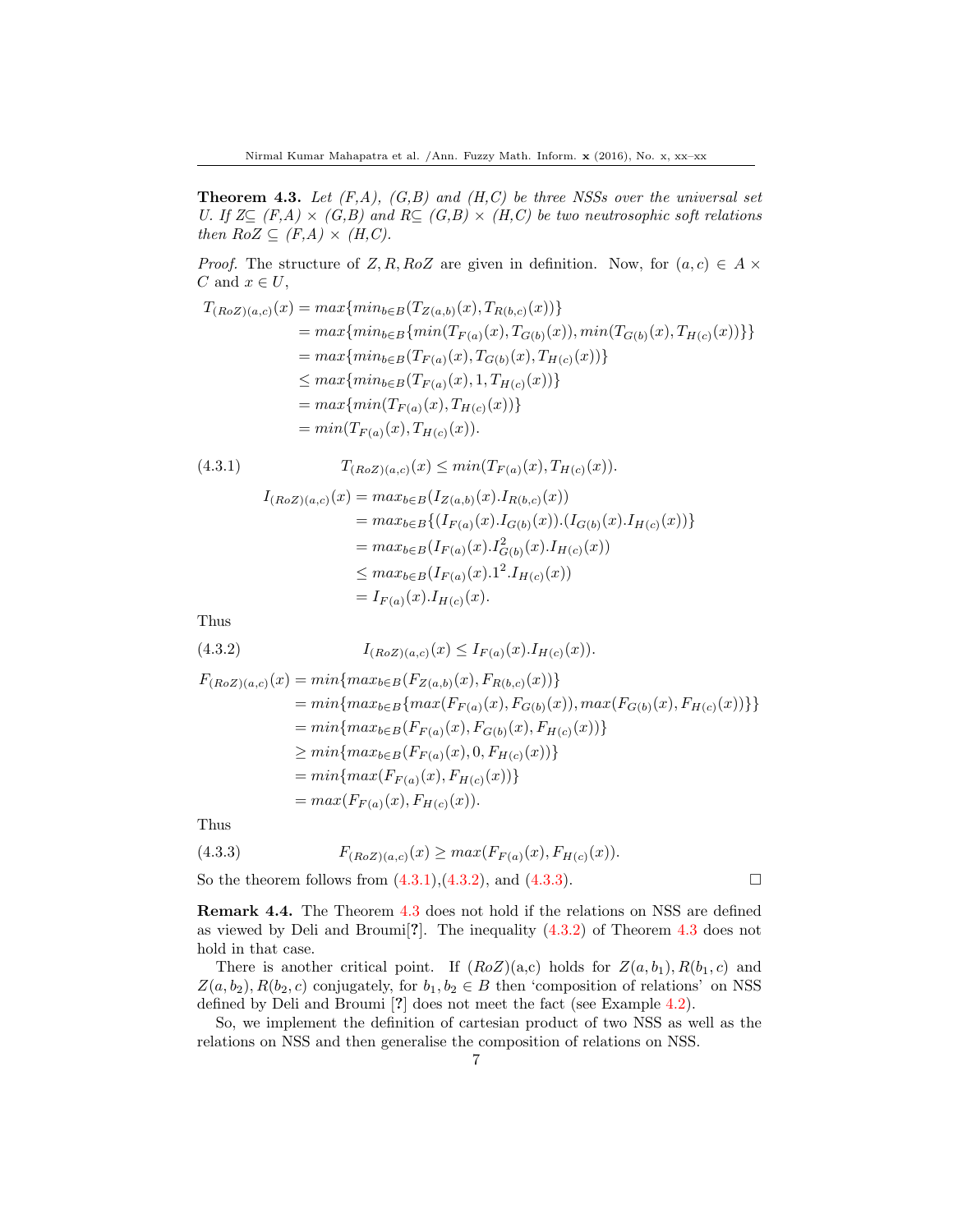**Proposition 4.5.** Let  $\Gamma, Z \subseteq (F, A) \times (G, B)$  and  $R \subseteq (G, B) \times (H, C)$  be three neutrosophic soft relations defined over U. Then  $Ro(\Gamma \cup Z) = (Ro\Gamma) \cup (Ro\Z)$ .

*Proof.* Clearly  $Ro(\Gamma \cup Z), (Ro\Gamma) \cup (RoZ) \subseteq (F, A) \times (H, C)$ . (by Theorem 4.3) If  $\Gamma \cap Z = \phi$  and  $(Ro\Gamma) \cap (RoZ) = \phi$ , the proposition is obvious. Let  $\Gamma \cap Z \neq \phi$ . Now, for  $(a, c) \in A \times C, x \in U$ ,

$$
T_{(Ro(\Gamma \cup Z))(a,c)}(x)
$$
  
=  $max\{min_{b \in B} [T_{(\Gamma \cup Z)(a,b)}(x), T_{R(b,c)}(x)]\}$   
=  $max\{min_{b \in B} [max(T_{\Gamma(a,b)}(x), T_{Z(a,b)}(x)), T_{R(b,c)}(x)]\}$   
=  $max\{min_{b \in B} [max(min\{T_{F(a)}(x), T_{G(b)}(x)\}, min\{T_{F(a)}(x), T_{G(b)}(x)\}),$   
 $min\{T_{G(b)}(x), T_{H(c)}(x)\}]\}$   
=  $max\{min_{b \in B} [min(T_{F(a)}(x), T_{G(b)}(x)), min(T_{G(b)}(x), T_{H(c)}(x))]\}$   
=  $max\{min_{b \in B} [T_{F(a)}(x), T_{G(b)}(x), T_{H(c)}(x)]\}.$ 

Thus

$$
(4.5.1) \tT(Ro( \Gamma \cup Z))(a,c)(x) = max \{ min_{b \in B} [TF(a)(x), TG(b)(x), TH(c)(x)] \}.
$$

$$
I_{(Ro(\Gamma \cup Z))(a,c)}(x)
$$
  
=  $max_{b \in B}[I_{(\Gamma \cup Z)(a,b)}(x) \cdot I_{R(b,c)}(x)]$   
=  $max_{b \in B}[\frac{1}{2}\lbrace I_{\Gamma(a,b)}(x) + I_{Z(a,b)}(x) \rbrace \cdot I_{R(b,c)}(x)]$   
=  $max_{b \in B}[\frac{1}{2}\lbrace I_{F(a)}(x) \cdot I_{G(b)}(x) + I_{F(a)}(x) \cdot I_{G(b)}(x) \rbrace \cdot \lbrace I_{G(b)}(x) \cdot I_{H(c)}(x) \rbrace]$   
=  $max_{b \in B}[\lbrace I_{F(a)}(x) \cdot I_{G(b)}(x) \rbrace \cdot \lbrace I_{G(b)}(x) \cdot I_{H(c)}(x) \rbrace].$ 

Thus

$$
(4.5.2) \qquad I_{(Ro(\Gamma \cup Z))(a,c)}(x) = max_{b \in B} [\{I_{F(a)}(x).I_{G(b)}(x)\}.\{I_{G(b)}(x).I_{H(c)}(x)\}].
$$

$$
F_{(Ro(\Gamma \cup Z))(a,c)}(x)
$$
  
= min{max<sub>b∈B</sub>[ $F_{(\Gamma \cup Z)(a,b)}(x)$ ,  $F_{R(b,c)}(x)$ ]}  
= min{max<sub>b∈B</sub>[min( $F_{\Gamma(a,b)}(x)$ ,  $F_{Z(a,b)}(x)$ ),  $F_{R(b,c)}(x)$ ]}  
= min{max<sub>b∈B</sub>[min(max{ $F_{F(a)}(x)$ ,  $F_{G(b)}(x)$ }, max{ $F_{F(a)}(x)$ ,  $F_{G(b)}(x)$ }),  
max{ $F_{G(b)}(x)$ ,  $F_{H(c)}(x)$ ]}  
= min{max<sub>b∈B</sub>[max( $F_{F(a)}(x)$ ,  $F_{G(b)}(x)$ ), max( $F_{G(b)}(x)$ ,  $F_{H(c)}(x)$ )]}  
= min{max<sub>b∈B</sub>[ $F_{F(a)}(x)$ ,  $F_{G(b)}(x)$ ,  $F_{H(c)}(x)$ )]}

Thus

$$
(4.5.3) \qquad I_{(Ro(\Gamma \cup Z))(a,c)}(x) = max_{b \in B} [\{I_{F(a)}(x).I_{G(b)}(x)\}.\{I_{G(b)}(x).I_{H(c)}(x)\}].
$$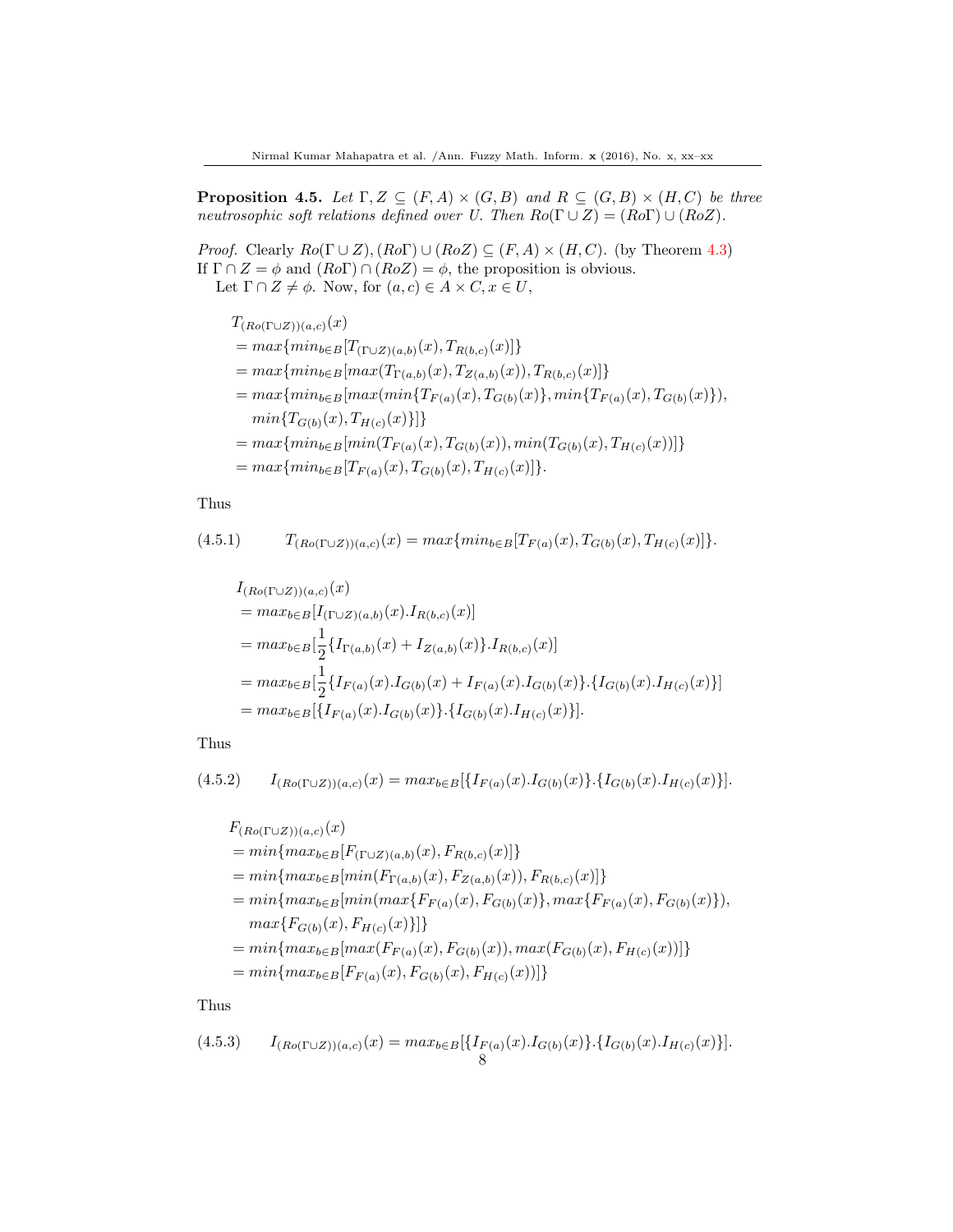Further, let  $(Ro\Gamma) \cap (RoZ) \neq \phi$ . Then

$$
T_{[(Ro\Gamma)\cup(Ro\Gamma)(a,c)}(x)
$$
  
=  $max[T_{(Ro\Gamma)(a,c)}(x), T_{(Ro\Gamma)(a,c)}(x)]$   
=  $max[max\{min_{b \in B}(T_{\Gamma(a,b)}(x), T_{R(b,c)}(x))\}, max\{min_{b \in B}(T_{Z(a,b)}(x), T_{R(b,c)}(x))\}]$   
=  $max[max\{min_{b \in B}[min(T_{F(a)}(x), T_{G(b)}(x)), min(T_{G(b)}(x), T_{H(c)}(x))]\},$   
 $max\{min_{b \in B}[min(T_{F(a)}(x), T_{G(b)}(x)), min(T_{G(b)}(x), T_{H(c)}(x))]\}]$   
=  $max\{min_{b \in B}[min(T_{F(a)}(x), T_{G(b)}(x)), min(T_{G(b)}(x), T_{H(c)}(x))]\}$   
=  $max\{min_{b \in B}(T_{F(a)}(x), T_{G(b)}(x), T_{H(c)}(x))\}.$ 

$$
(4.5.4) \tT_{[(Ro\Gamma) \cup (RoZ)](a,c)}(x) = max\{min_{b \in B}(T_{F(a)}(x), T_{G(b)}(x), T_{H(c)}(x))\}.
$$

$$
I_{[(Ro\Gamma)\cup(RoZ)](a,c)}(x)
$$
  
\n
$$
= \frac{1}{2}[I_{(Ro\Gamma)(a,c)}(x) + I_{(RoZ)(a,c)}(x)]
$$
  
\n
$$
= \frac{1}{2}[max_{b \in B} \{I_{\Gamma(a,b)}(x) \cdot I_{R(b,c)}(x)\} + max_{b \in B} \{I_{Z(a,b)}(x) \cdot I_{R(b,c)}(x)\}]
$$
  
\n
$$
= \frac{1}{2}[max_{b \in B} \{ (I_{F(a)}(x) \cdot I_{G(b)}(x)) \cdot (I_{G(b)}(x) \cdot I_{H(c)}(x)) \}
$$
  
\n
$$
+ max_{b \in B} \{ (I_{F(a)}(x) \cdot I_{G(b)}(x)) \cdot (I_{G(b)}(x) \cdot I_{H(c)}(x)) \}]
$$
  
\n
$$
= \frac{1}{2}[2 max_{b \in B} \{ (I_{F(a)}(x) \cdot I_{G(b)}(x)) \cdot (I_{G(b)}(x) \cdot I_{H(c)}(x)) \}]
$$
  
\n
$$
= max_{b \in B} \{ (I_{F(a)}(x) \cdot I_{G(b)}(x)) \cdot (I_{G(b)}(x) \cdot I_{H(c)}(x)) \}.
$$

Thus

$$
(4.5.5) \quad I_{[(Ro\Gamma) \cup (RoZ)](a,c)}(x) = max_{b \in B} \{ (I_{F(a)}(x).I_{G(b)}(x)).(I_{G(b)}(x).I_{H(c)}(x)) \}.
$$

$$
= min[F_{(Ro\Gamma)(a,c)}(x), F_{(RoZ)(a,c)}(x)]
$$
  
\n
$$
= min[min\{max_{b \in B}(F_{\Gamma(a,b)}(x), F_{R(b,c)}(x))\}, min\{max_{b \in B}(F_{Z(a,b)}(x), F_{R(b,c)}(x))\}]
$$
  
\n
$$
= min[min\{max_{b \in B}[max(F_{F(a)}(x), F_{G(b)}(x)), max(F_{G(b)}(x), F_{H(c)}(x))]\},
$$
  
\n
$$
min\{max_{b \in B}[max(F_{F(a)}(x), F_{G(b)}(x)), max(F_{G(b)}(x), F_{H(c)}(x))]\}]
$$
  
\n
$$
= min\{max_{b \in B}[max(F_{F(a)}(x), F_{G(b)}(x)), max(F_{G(b)}(x), F_{H(c)}(x))]\}
$$
  
\n
$$
= min\{max_{b \in B}(F_{F(a)}(x), F_{G(b)}(x), F_{H(c)}(x))\}.
$$

Thus

$$
(4.5.6) \tF_{[(Ro\Gamma) \cup (RoZ)](a,c)}(x) = \{ max_{b \in B}(F_{F(a)}(x), F_{G(b)}(x), F_{H(c)}(x)) \}.
$$

Hence, by (4.5.1),(4.5.2),(4.5.3),(4.5.4),(4.5.5), and (4.5.6), the proposition is proved.  $\Box$ 

**Proposition 4.6.** Let  $Z \subseteq (F, A) \times (G, B)$  and  $R \subseteq (G, B) \times (H, C)$  be two neutrosophic soft relations defined over U. Then  $(RoZ)^{-1} = Z^{-1}oR^{-1}$ .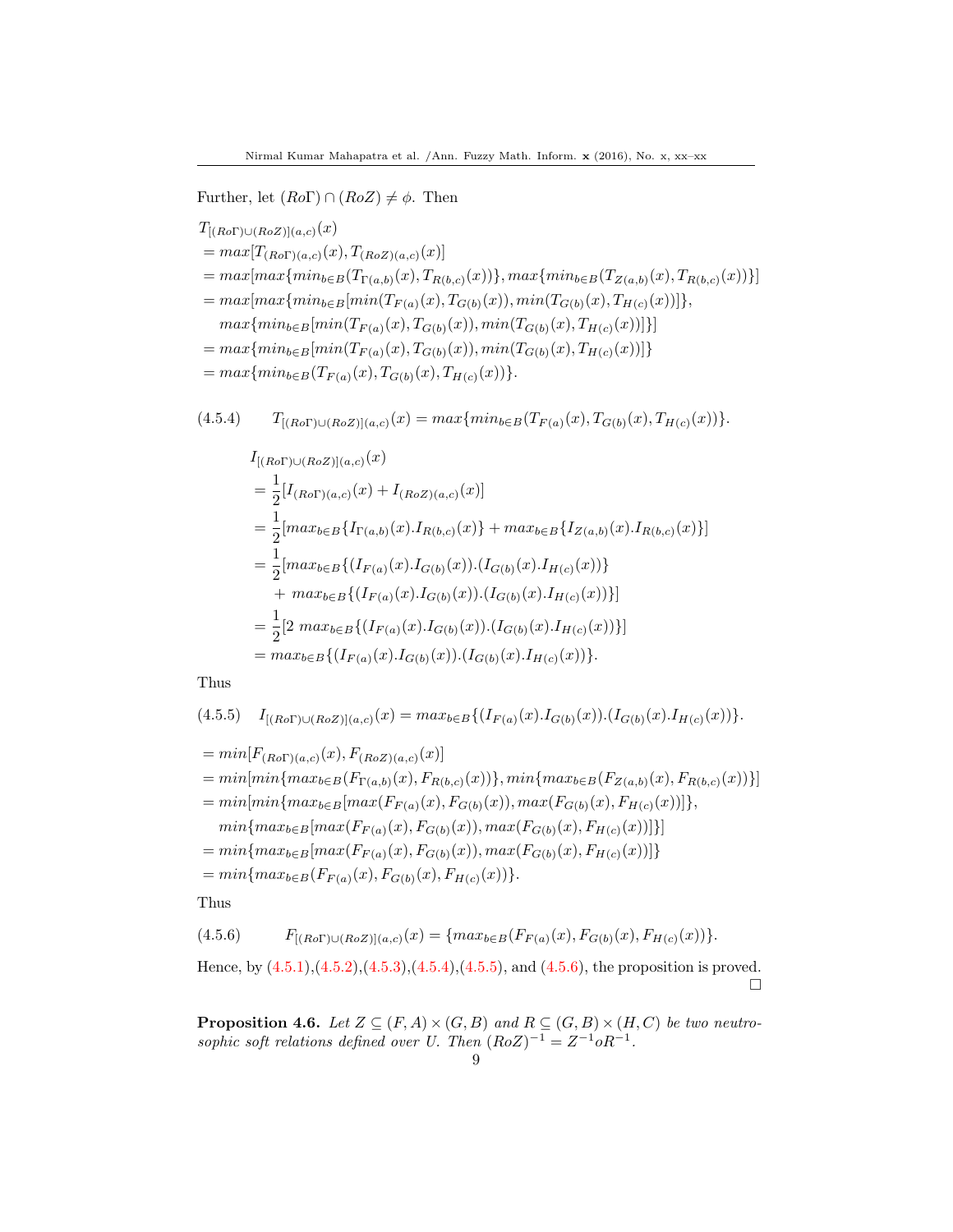*Proof.* Here  $(RoZ) \subseteq (F, A) \times (H, C); (RoZ)^{-1} \subseteq (H, C) \times (F, A); R^{-1} \subseteq (H, C) \times$  $(G, B); Z^{-1} \subseteq (G, B) \times (F, A); Z^{-1} \circ R^{-1} \subseteq (H, C) \times (F, A).$ Now, for  $(a, c) \in A \times C$ ,  $x \in U$ ,

$$
T_{(RoZ)^{-1}(c,a)}(x) = T_{(RoZ)(a,c)}(x)
$$
  
= 
$$
max\{min_{b \in B}(T_{Z(a,b)}(x), T_{R(b,c)}(x))\}.
$$

Thus

(4.6.1) 
$$
T_{(RoZ)^{-1}(c,a)}(x) = max\{min_{b \in B}(T_{Z(a,b)}(x), T_{R(b,c)}(x))\}.
$$

$$
I_{(RoZ)^{-1}(c,a)}(x) = I_{(RoZ)(a,c)}(x)
$$
  
= 
$$
max_{b \in B} (I_{Z(a,b)}(x) \cdot I_{R(b,c)}(x)).
$$

Thus

(4.6.2) 
$$
I_{(RoZ)^{-1}(c,a)}(x) = max_{b \in B} (I_{Z(a,b)}(x) . I_{R(b,c)}(x)).
$$

$$
F_{(RoZ)^{-1}(c,a)}(x) = F_{(RoZ)(a,c)}(x)
$$

$$
= min\{max_{b \in B}(F_{Z(a,b)}(x), F_{R(b,c)}(x))\}.
$$

Thus

$$
(4.6.3) \tF_{(RoZ)^{-1}(c,a)}(x) = min\{max_{b \in B}(F_{Z(a,b)}(x), F_{R(b,c)}(x))\}.
$$

Further,

$$
T_{Z^{-1} \circ R^{-1}(c,a)}(x) = \max \{ \min_{b \in B} (T_{R^{-1}(c,b)}(x), T_{Z^{-1}(b,a)}(x)) \}
$$
  
= 
$$
\max \{ \min_{b \in B} (T_{R(b,c)}(x), T_{Z(a,b)}(x)) \}
$$
  
= 
$$
\max \{ \min_{b \in B} (T_{Z(a,b)}(x), T_{R(b,c)}(x)) \}.
$$

Thus

$$
(4.6.4) \tT_{Z^{-1}oR^{-1}(c,a)}(x) = max\{min_{b \in B}(T_{Z(a,b)}(x), T_{R(b,c)}(x))\}.
$$
  

$$
I_{Z^{-1}oR^{-1}(c,a)}(x) = max_{b \in B}(I_{R^{-1}(c,b)}(x).I_{Z^{-1}(b,a)}(x))\}
$$
  

$$
= max_{b \in B}(I_{R(b,c)}(x).I_{Z(a,b)}(x))\}
$$
  

$$
= max_{b \in B}(I_{Z(a,b)}(x).I_{R(b,c)}(x))\}.
$$

Thus

(4.6.5) 
$$
T_{Z^{-1} \circ R^{-1}(c,a)}(x) max \{ min_{b \in B} (T_{Z(a,b)}(x), T_{R(b,c)}(x)) \}.
$$

$$
F_{Z^{-1} \circ R^{-1}(c,a)}(x) = \min\{\max_{b \in B} (F_{R^{-1}(c,b)}(x), F_{Z^{-1}(b,a)}(x))\}
$$
  
= 
$$
\min\{\max_{b \in B} (F_{R(b,c)}(x), F_{Z(a,b)}(x))\}
$$
  
= 
$$
\min\{\max_{b \in B} (F_{Z(a,b)}(x), F_{R(b,c)}(x))\}.
$$

Thus

$$
(4.6.6) \tF_{Z^{-1}oR^{-1}(c,a)}(x) = min\{max_{b \in B}(F_{Z(a,b)}(x), F_{R(b,c)}(x))\}.
$$

Hence, by  $(4.6.1), (4.6.2), (4.6.3), (4.6.4), (4.6.5), (4.6.6),$  the proposition is ended.  $\square$ 10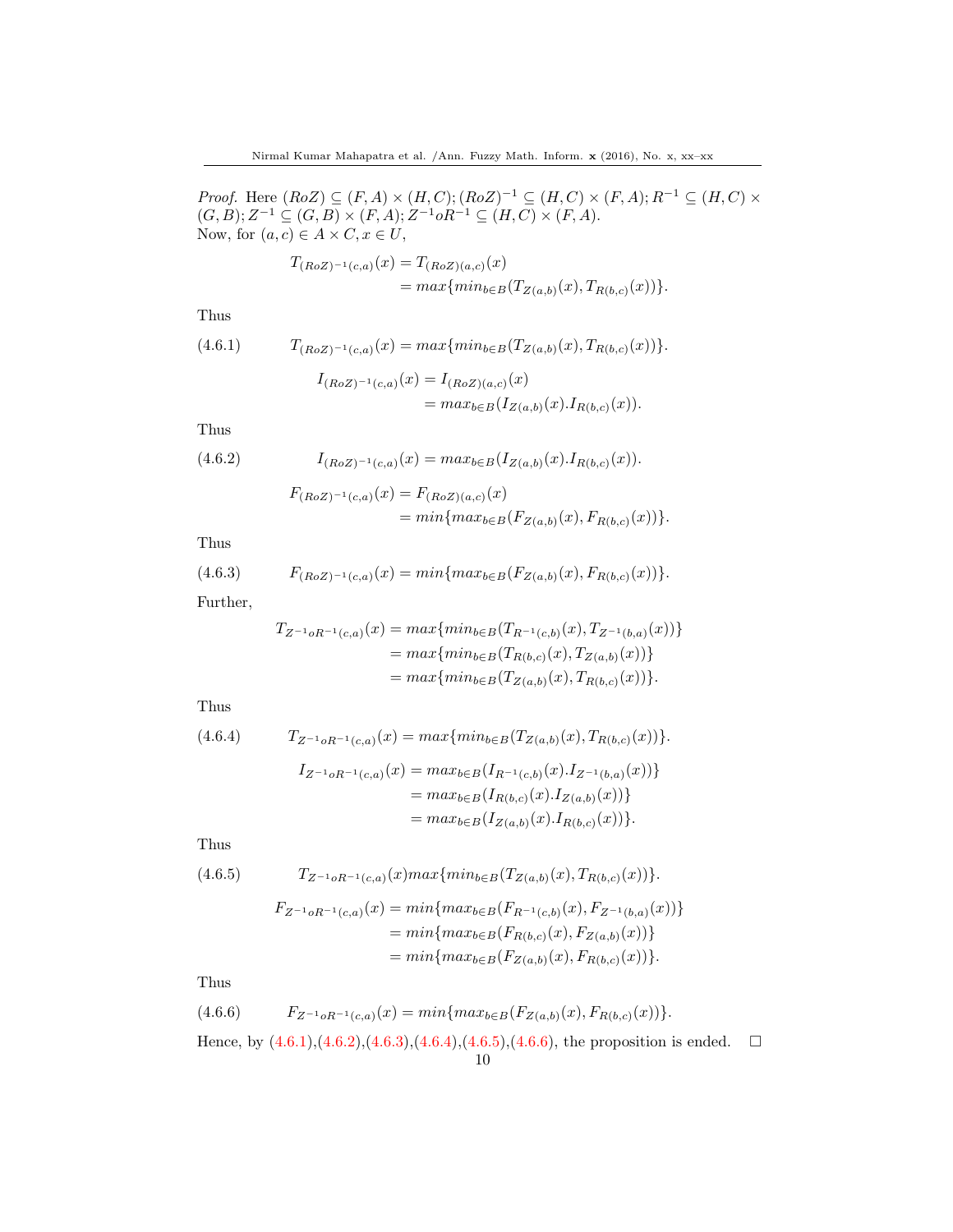## 5. Neutrosophic soft function

**Definition 5.1.** Let  $(F,A)$ ,  $(G,B)$  be two NSSs over the universal set U and f be a neutrosophic soft relation defined on  $(F, A) \times (G, B)$ . Then f is called neutrosophic soft function if f associates each element of  $(F,A)$  with the unique element of  $(G,B)$ . We write  $f:(F,A)\to (G,B)$  as a neutrosophic soft function or a mapping. For  $F(a) \in (F, A)$  and  $G(b) \in (G, B)$  when  $F(a) \times G(b) \in f$ , we denote it by  $f(F(a)) =$  $G(b)$ . Here  $(F,A)$  and  $(G,B)$  are called domain and codomain respectively and  $G(b)$ is the image of  $F(a)$  under f.

Remark 5.2. ( Mathematical representation of neutrosophic soft function ) Let  $f : (F, A) \to (G, B)$  be a neutrosophic soft function over U i.e f is a special type of relation of the form (H,C), a NSS over U, where  $C \subseteq A \times B$  and  $H(a, b) \subseteq$  $(F, A) \times (G, B), \forall (a, b) \in C.$  The truth, indeterminacy, falsity membership of  $(H, C)$ are given by

 $\sqrt{ }$ J  $\mathcal{L}$  $T_{H(a,b)}(x) = min(T_{F(a)}(x), T_{G(b)}(x)),$  $I_{H(a,b)}(x) = (I_{F(a)}(x) \cdot I_{G(b)}(x)),$  $F_{H(a,b)}(x) = max(F_{F(a)}(x), F_{G(b)}(x)).$ Hence  $H(a, b) = \{ \langle x, T_{H(a, b)}(x), I_{H(a, b)}(x), F_{H(a, b)}(x) \rangle : x \in U \}$  is the supporting NSS of  $f[F(a)] = G(b)$ .

**Example 5.3. 1.** Let  $U = \{s_1, s_2, s_3\}$  be a universal set of students. We consider two parametric sets A and B given by  $A = \{MA, \text{MSC}, \text{MBA}, \text{MD}\} = \{a, s, b, d\}$  and  $B=\{$ professor in general degree college, lecturer in IIM, doctor in hospital, ADO}=  $\{p, l, h, o\}$ , say. Suppose  $(F, A)$  and  $(G, B)$  denote respectively 'the qualification of student'and 'student may be engaged in the profession'. They are given by

$$
(F, A)
$$
  
=  $\{F(a) = \{ \langle s_1, (0.2, 0.5, 0.9) \rangle, \langle s_2, (0.6, 0.4, 0.5) \rangle, \langle s_3, (0.8, 0.5, 0.9) \rangle \};$   
 $F(s) = \{ \langle s_1, (0.7, 0.4, 0.2) \rangle, \langle s_2, (0.4, 0.5, 0.5) \rangle, \langle s_3, (0.5, 0.7, 0.4) \rangle \};$   
 $F(b) = \{ \langle s_1, (0.8, 0.5, 0.9) \rangle, \langle s_2, (0.6, 0.5, 0.3) \rangle, \langle s_3, (0.3, 0.5, 0.8) \rangle \};$   
 $F(d) = \{ \langle s_1, (0.7, 0.5, 0.5) \rangle, \langle s_2, (0.9, 0.4, 0.2) \rangle, \langle s_3, (0.4, 0.7, 0.6) \rangle \} \}$ 

and

$$
(G, B)
$$
\n
$$
= \{G(p) = \{< s_1, (0.5, 0.6, 0.3) > , < s_2, (0.4, 0.3, 0.7) > , < s_3, (0.5, 0.4, 0.6) > \};\
$$
\n
$$
G(l) = \{< s_1, (0.7, 0.4, 0.3) > , < s_2, (0.2, 0.8, 0.6) > , < s_3, (0.9, 0.5, 0.1) > \};\
$$
\n
$$
G(h) = \{< s_1, (0.8, 0.4, 0.4) > , < s_2, (0.5, 0.4, 0.3) > , < s_3, (0.7, 0.5, 0.6) > \};\
$$
\n
$$
G(o) = \{< s_1, (0.4, 0.3, 0.5) > , < s_2, (0.8, 0.5, 0.5) > , < s_3, (0.2, 0.5, 0.8) > \}\}
$$

Now  $f$  is defined as 'a postgraduate student will be engaged either in teaching profession or in govt sector'. Let  $f = \{F(a) \times G(p), F(s) \times G(p), F(b) \times G(l), F(d) \times G(l)\}$  $G(h)$ } i,e  $f(F(a)) = G(p)$ ;  $f(F(s)) = G(p)$ ;  $f(F(b)) = G(l)$ ;  $f(F(d)) = G(h)$ . The supporting NSS of  $f$  is given by the following table.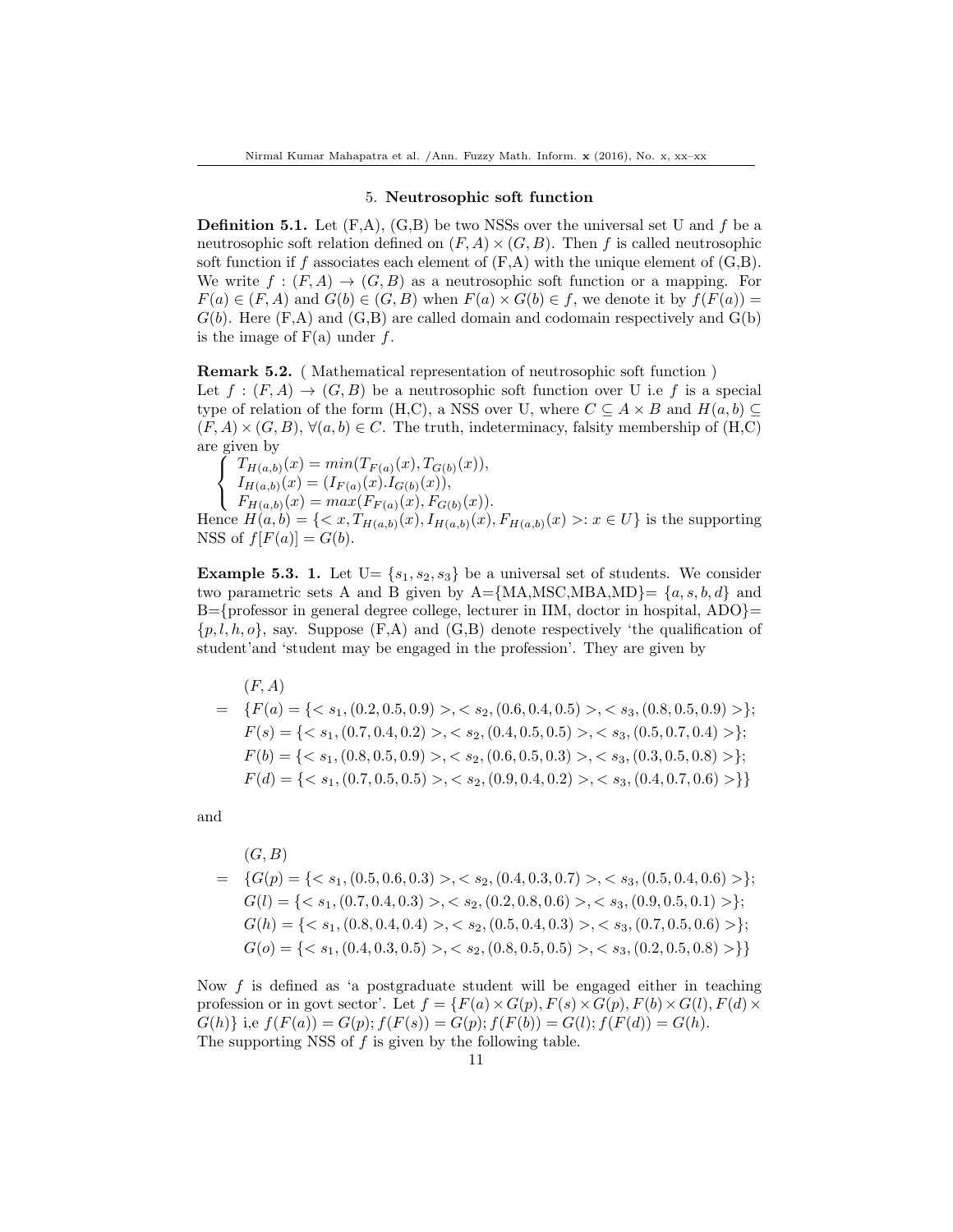| Table 10: Tabular form of the supporting NSS of f |                    |                    |                    |  |
|---------------------------------------------------|--------------------|--------------------|--------------------|--|
| $F(a) \times G(p)$                                | $F(s) \times G(p)$ | $F(b) \times G(l)$ | $F(d) \times G(h)$ |  |
| $s_1$ (0.2,0.3,0.9)                               | (0.5, 0.24, 0.3)   | (0.7, 0.2, 0.9)    | (0.7, 0.2, 0.5)    |  |
| $s_2$   $(0.4, 0.12, 0.7)$                        | (0.4, 0.15, 0.7)   | (0.2, 0.4, 0.6)    | (0.5, 0.16, 0.3)   |  |
| $s_3 \mid (0.5, 0.35, 0.9)$                       | (0.5, 0.28, 0.6)   | (0.3, 0.25, 0.8)   | (0.4, 0.35, 0.6)   |  |

Table 10: Tabular form of the supporting NSS of f

Thuse f is a neutrosophic soft function from  $(F,A)$  to  $(G,B)$  over U.

**2.** Let  $(F,A)$ , a NSS, denote the intensity of colour of flowers over the set of flowers  $U = \{f_1, f_2, f_3\}$  where  $A = \{brown, red, white\} = \{b,r,w\}$  is the set of parameter. We consider a relation f on  $(F, A) \times (F, A)$  as 'both flowers are of different bright colours'. Then  $f = \{F(b) \times F(r), F(r) \times F(b)\}\.$  It is not a mapping as  $F(w)$  has no image. If we consider  $A^* = A - \{w\}$ , then f is a neutrosophic soft function on  $(F, A^*) \times (F, A^*)$ .

**Definition 5.4. 1. Injective function :** A neutrosophic soft function  $f : (F, A) \rightarrow$  $(G, B)$  is injective if  $F(a_1) \neq F(a_2) \Rightarrow f(F(a_1) \neq f(F(a_2))$  for  $a_1, a_2 \in A$ . Mathematically,  $F(a_1) \neq F(a_2)$  holds if at least one of truth, indeterminacy, falsity membership values of at least one x in between  $F(a_1)$  and  $F(a_2)$  are different. In In (2) of Example 5.3,  $f:(F, A^*) \to (F, A^*)$  is obviously injective.

**2. Surjective function :** A neutrosophic soft function  $f:(F,A) \rightarrow (G,B)$  is surjective if  $f(F,A)=(G,B)$  i.e every element in  $(G,B)$  has at least one pre-image in  $(F,A)$ . In (1) of Example 5.3, f:(F,A) $\rightarrow$ (G,B<sup>\*</sup>) is obviously surjective where B<sup>\*</sup> =B-{o}.

3. Bijective function : An injective and surjective neutrosophic soft function together is called bijective. In In (1) of Example 5.3, f:(F,A\*)  $\rightarrow$  (F,A\*) is obviously bijective.

4. Constant function : The constant neutrosophic soft function gives same image for every element in a domain. Let  $(F, A)$  and  $(G, B)$  be two NSS over a set of persons representing 'the diseases'and 'the origin of diseases'respectively where A= {malaria, dengue, filaria}=  $\{m, d, r\}$  and B={mosquito, food, hard labour}  $= \{M, D, H\}$  are two parametric sets. Let f :(F,A) $\rightarrow$ (G,B) be given by 'diseases are originated from mosquito only'. Then  $f = \{F(m) \times G(M), F(d) \times G(M), F(r) \times$  $G(M)$  is a constant neutrosophic soft function.

**5. Identity function :** An identity neutrosophic soft function  $f:(F,A)\rightarrow (F,A)$ is defined by  $f(F(a))=F(a) \forall a \in A$  and is denoted by  $I_{(F,A)}$ . Let  $(F,A)$  be a NSS describing 'the colour of flowers' over a set of flowers U where A={brown, red, white}=  $\{b, r, w\}$  is the set of parameters. We consider a neutrosophic soft function f :(F,A) $\rightarrow$ (F,A) by 'both the flowers are of same colours'. Then f =  ${F(b) \times F(b), F(r) \times F(r), F(w) \times F(w)}$  is an identity neutrosophic soft function.

**Theorem 5.5.** Let  $f:(F,A)\to (G,B)$  be a neutrosophic soft function over U and  $(F, A_1), (F, A_2)$  are the neutrosophic soft subsets of  $(F, A)$ . Then (i)  $(F, A_1) \subseteq (F, A_2) \Rightarrow f(F, A_1) \subseteq f(F, A_2),$ (ii)  $f[(F, A_1) \cup (F, A_2)] = f(F, A_1) \cup f(F, A_2),$ (iii)  $f[(F, A_1) \cap (F, A_2)] \subseteq f(F, A_1) \cap f(F, A_2)$ , equality holds if f is injective.

*Proof.* (i) Let,  $G(b) \in f(F, A_1)$ . Then  $\exists F(a) \in (F, A_1) \subseteq (F, A_2)$  so that  $f(F(a)) = G(b) \Rightarrow G(b) \in f(F, A_2) \Rightarrow f(F, A_1) \subseteq f(F, A_2).$ 12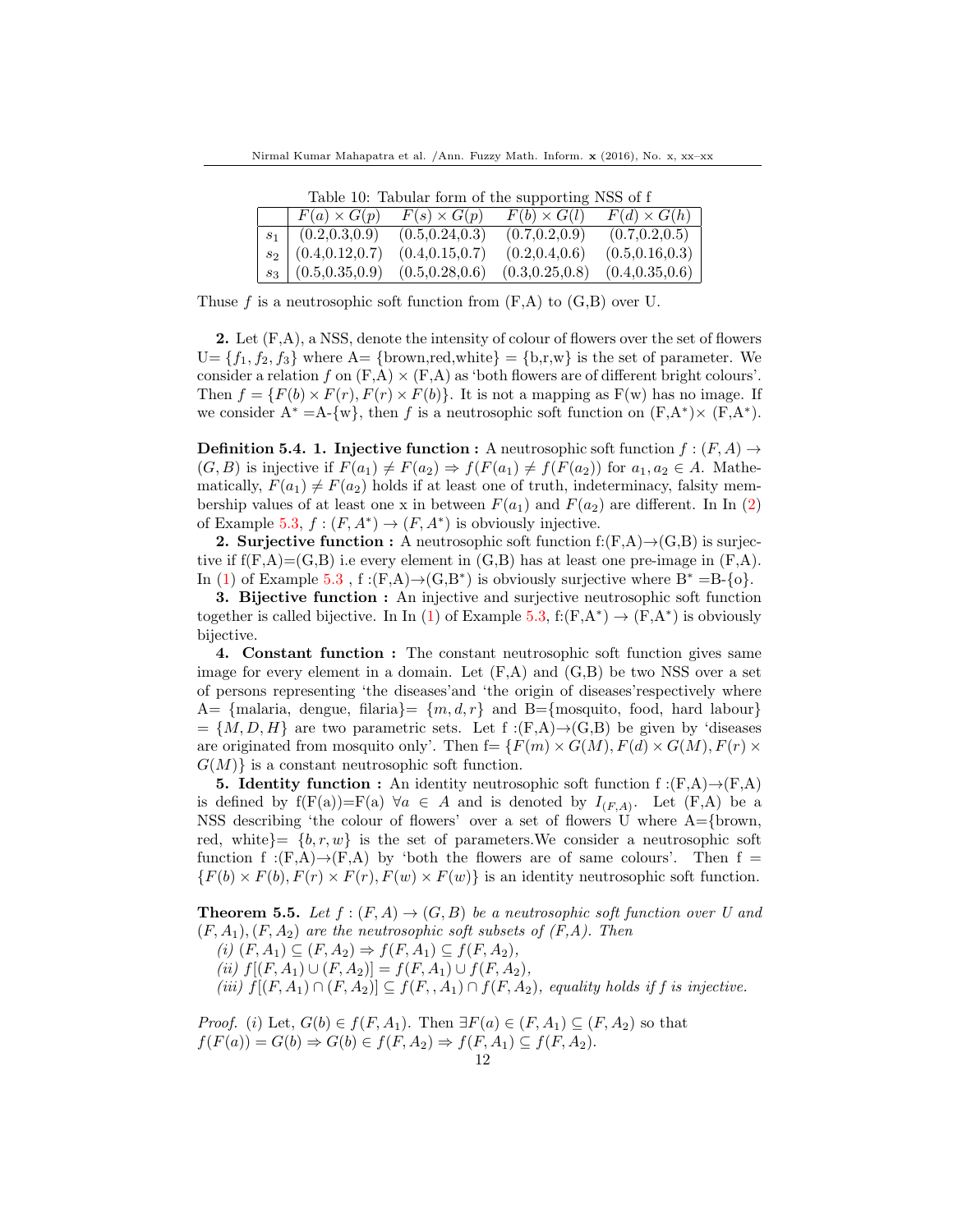(ii) Let  $G(b) \in f[(F, A_1) \cup (F, A_2)]$ . Then

$$
f(F(a)) = G(b) \text{ for } F(a) \in [(F, A_1) \cup (F, A_2)]
$$
  
\n
$$
\Rightarrow G(b) = f(F(a)) \text{ for } F(a) \in (F, A_1) \text{ or } F(a) \in (F, A_2)
$$
  
\n
$$
\Rightarrow G(b) = f(F(a)) \text{ for } F(a) \in (F, A_1) \text{ or }
$$
  
\n
$$
G(b) = f(F(a)) \text{ for } F(a) \in (F, A_2)
$$
  
\n
$$
\Rightarrow G(b) \in f(F, A_1) \text{ or } G(b) \in f(F, A_2)
$$
  
\n
$$
\Rightarrow G(b) \in f(F, A_1) \cup f(F, A_2).
$$

Thus  $f[(F, A_1) \cup (F, A_2)] \subseteq f(F, A_1) \cup f(F, A_2)$ . Next, since

$$
(F, A_1) \subseteq (F, A_1) \cup (F, A_2) \text{ and } (F, A_2) \subseteq (F, A_1) \cup (F, A_2),
$$
  
\n
$$
f(F, A_1) \subseteq f[(F, A_1) \cup (F, A_2)] \text{ and } f(F, A_2) \subseteq f[(F, A_1) \cup (F, A_2)].
$$
  
\nSo  $f(F, A_1) \cup f(F, A_2) \subseteq [(F, A_1) \cup (F, A_2)].$   
\n(iii) Let  $G(b) \in f[(F, A_1) \cap (F, A_2)].$  Then  
\n
$$
f(F(a)) = G(b) \text{ for } F(a) \in [(F, A_1) \cap (F, A_2)]
$$
  
\n
$$
\Rightarrow G(b) = f(F(a)) \text{ for } F(a) \in (F, A_1) \text{ and } F(a) \in (F, A_2)
$$
  
\n
$$
\Rightarrow G(b) = f(F(a)) \text{ for } F(a) \in (F, A_2)
$$
  
\n
$$
\Rightarrow G(b) \in f(F, A_1) \text{ and } G(b) \in f(F, A_2)
$$
  
\n
$$
\Rightarrow G(b) \in f(F, A_1) \cap f(F, A_2).
$$

Thus

(5.5.1) 
$$
f[(F, A_1) \cap (F, A_2)] \subseteq f(F, A_1) \cap f(F, A_2)
$$
.  
Finally, let  $G(b) \in f(F, A_1) \cap f(F, A_2)$ . Then

$$
G(b) \in f(F, A_1) \text{ and } G(b) \in f(F, A_2)
$$
  
\n
$$
\Rightarrow f(F(a_1)) = G(b) \text{ for } F(a_1) \in (F, A_1) \text{ and}
$$
  
\n
$$
f(F(a_2)) = G(b) \text{ for } F(a_2) \in (F, A_2)
$$
  
\nBut, 
$$
F(a_1) = F(a_2) = F(a), \text{say}, \text{ as } f \text{ is injective.}
$$
  
\nSo, 
$$
F(a) \in (F, A_1) \cap (F, A_2)
$$
  
\n
$$
\Rightarrow f(F(a)) \in f[(F, A_1) \cap (F, A_2)]
$$
  
\n
$$
\Rightarrow G(b) \in f[(F, A_1) \cap (F, A_2)].
$$

Thus

$$
(5.5.2) \t f(F, A_1) \cap f(F, A_2) \subseteq f[(F, A_1) \cap (F, A_2)].
$$

So, by  $(5.5.1)$  and  $(5.5.2)$ , the last part is proved.

**Definition 5.6.** Let f :  $(F,A) \rightarrow (G,B)$  and  $g$  :  $(G,B) \rightarrow (H,C)$  be two neutrosophic soft functions over the universal set U. Then their composition is another neutrosophic soft function over U denoted by gof :  $(F,A) \rightarrow (H,C)$  and is defined by  $(gof)(F(a))=g(f(F(a))), a\in A.$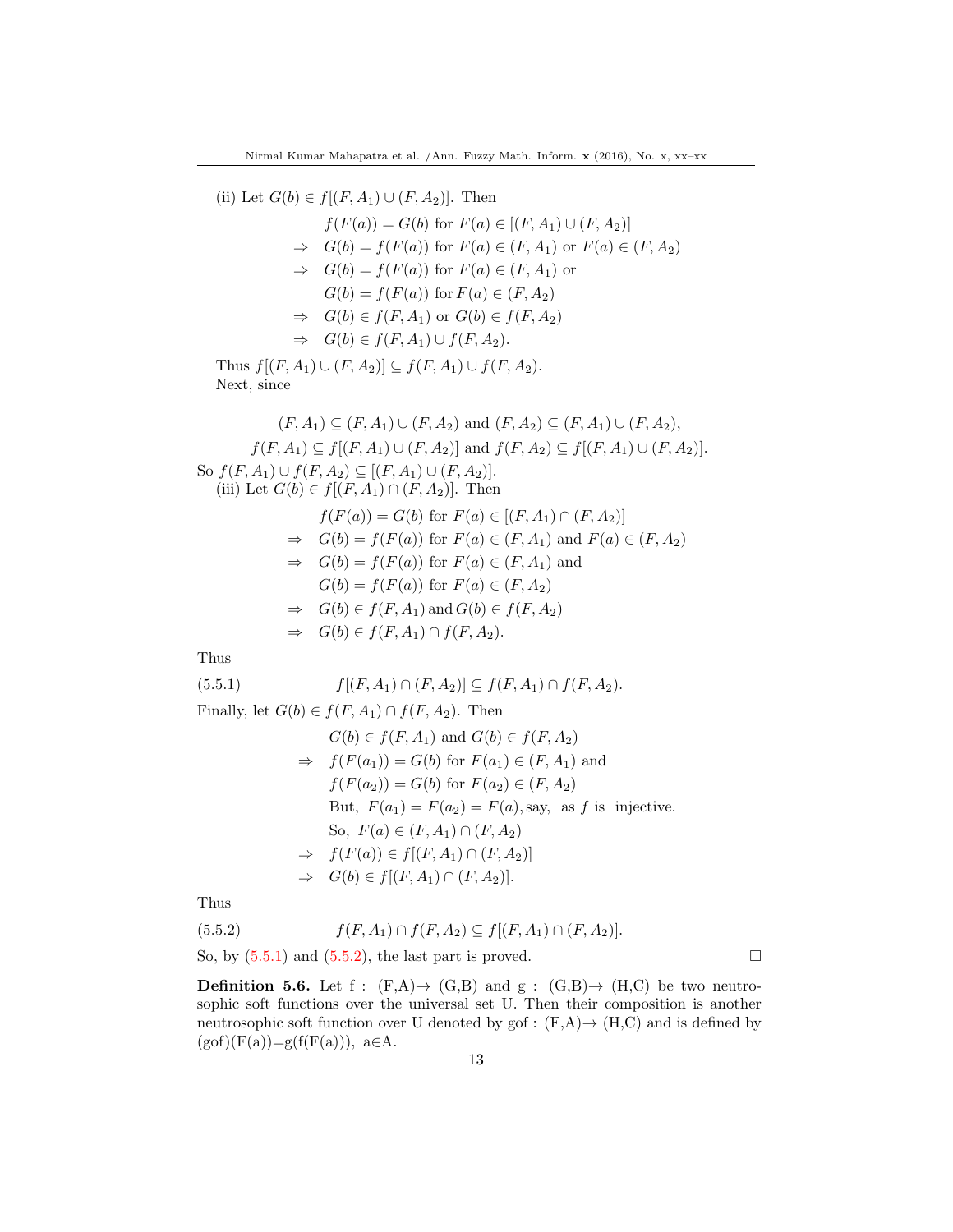**Example 5.7.** Let  $(F,A)$ ,  $(G,B)$  and  $(H,C)$  be three NSSs over the universal set  $U = \{s_1, s_2, s_3, s_4\},\$ a set of Indian students. Suppose,

(F,A) describes a set of foreign universities giving some degrees to these students,

(G,B) describes a set of degrees which the students may gain,

(H,C) refers a set of pay scale which the students may gain in professional period.

Let  $A = \{California, Harvard, Oxford, Cambridge\} = \{c, h, o, r\};$ 

 $B=\{MSC, B. Tech, MD, MCA\} = \{s, t, d, m\};$ 

 $C=\{35000-45000, 45000-60000\}=\{a, b\}.$ 

Now we define two neutrosophic soft functions f :(F,A) $\rightarrow$ (G,B) as 'each foreign university offers a specific postgraduate degree to the students' and  $g: (G,B) \rightarrow (H,C)$ by ' $a =$  undergraduate scale,  $b =$  post graduate scale'.

Let  $f = \{F(c) \times G(m), F(h) \times G(s), F(o) \times G(d), F(r) \times G(s)\}\$ and  $g = \{G(s) \times H(b), G(t) \times H(a), G(d) \times H(b), G(m) \times H(b)\}.$ Then gof  $= \{F(c) \times H(b), F(h) \times H(b), F(o) \times H(b), F(r) \times H(b)\}.$ 

**Theorem 5.8.** Let  $f : (F, A) \rightarrow (G, B); g : (G, B) \rightarrow (H, C)$  and  $h : (H, C) \rightarrow$  $(E, D)$  be three neutrosophic soft functions over the universal set U. Then  $ho(g \circ f)$  =  $(hog) of.$ 

*Proof.* Clearly  $ho(qof)$ ,  $(hog)of : (F, A) \rightarrow (E, D)$ . Let  $F(a) \in (F, A), G(b) \in (G, B), H(c) \in (H, C), \text{ and } E(d) \in (E, D).$  Then  $f(F(a)) = G(b), g(G(b)) = H(c), h(H(c)) = E(d).$ 

Now,

$$
\{ho(gof)\}F(a) = h\{(gof)(F(a))\}
$$
  
=  $h\{g(f(F(a)))\} = h\{g(G(b))\}$   
=  $h\{H(c)\} = E(d).$ 

Further,

$$
\{(hog)of\}F(a) = (hog)\{f(F(a))\}
$$

$$
= (hog)G(b) = h\{g(G(b))\}
$$

$$
= h\{H(c)\} = E(d).
$$

So  $\{ho(gof)\}F(a) = \{ (hog) \in F(a) \Rightarrow \rho(gof) = (hog) \in F(a) \}$ 

**Theorem 5.9.** Let  $f : (F, A) \to (G, B)$  and  $g : (G, B) \to (H, C)$  be two neutrosophic soft functions over the universal set  $U$  so that they are both injective. Then their composite mapping  $gof:(F,A)\to (H,C)$  is also injective.

*Proof.* Let  $F(a_1), F(a_2) \in (F, A), G(b_1), G(b_2) \in G, B)$ , and  $H(c_1), H(c_2) \in (H, C)$ . Then

$$
f(F(a_1)) = G(b_1), f(F(a_2)) = G(b_2) \text{ and } g(G(b_1)) = H(c_1), g(G(b_2)) = H(c_2).
$$

Since f and g are injective,  $F(a_1) \neq F(a_2) \Rightarrow G(b_1) \neq G(b_2) \Rightarrow H(c_1) \neq H(c_2)$ . Now,

$$
(gof)(F(a_1)) = g(f(F(a_1))) = g(G(b_1)) = H(c_1)
$$

and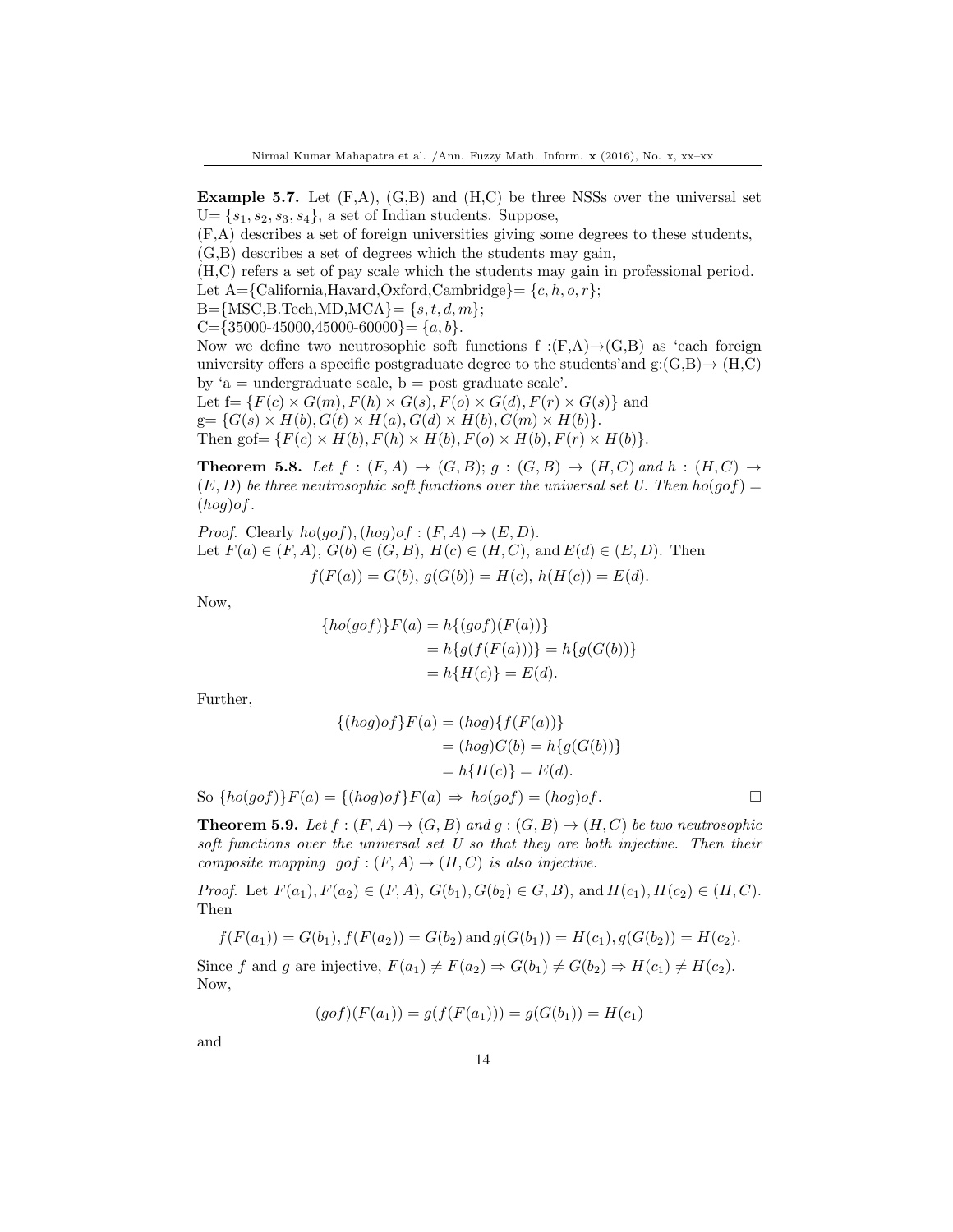$$
(gof)(F(a_2)) = g(f(F(a_2))) = g(G(b_2)) = H(c_2).
$$

This shows that  $(gof)(F(a_1) \neq (gof)(F(a_2)$  for  $F(a_1) \neq F(a_2)$ . Hence gof is injective.

Alternative We may prove it by truth, indeterminacy and falsity membership values of neutrosophic soft function.

Let 
$$
F(a_1), F(a_2) \in (F, A); G(b_1), G(b_2) \in (G, B); H(c_1), H(c_2) \in (H, C)
$$
. Then

$$
f(F(a_1)) = G(b_1), f(F(a_2)) = G(b_2), g(G(b_1)) = H(c_1), g(G(b_2)) = H(c_2).
$$

Now,  $F(a_i) = \{ \langle x, T_{F(a_i)}(x), I_{F(a_i)}(x), F_{F(a_i)}(x) \rangle : x \in U \}$  and similarly  $G(b_i), H(c_i)$ for  $i = 1, 2$ . Since f is injective,  $T_{F(a_1)}(x) \neq T_{F(a_2)}(x) \Rightarrow T_{f(F(a_1))}(x) \neq T_{f(F(a_2))}(x) \Rightarrow$  $T_{G(b_1)}(x) \neq T_{G(b_2)}(x)$ . Similarly for  $g, T_{G(b_1)}(x) \neq T_{G(b_2)}(x) \Rightarrow T_{g(G(b_1))}(x) \neq$  $T_{q(G(b_2))}(x) \Rightarrow T_{H(c_1)}(x) \neq T_{H(c_2)}(x).$ 

For injective neutrosophic soft function , here we accept only the inequality of truth membership values of each x w.r.t two different parameters(from definition of injective function).

Finally, we see that,  $T_{F(a_1)}(x) \neq T_{F(a_2)}(x) \Rightarrow T_{H(c_1)}(x) \neq T_{H(c_2)}(x) \Rightarrow T_{g(G(b_1))}(x) \neq$  $T_{g(G(b_2))}(x) \Rightarrow T_{g(f(F(a_1)))}(x) \neq T_{g(f(F(a_2)))}(x) \Rightarrow T_{(g \circ f)(F(a_1))}(x) \neq T_{(g \circ f)(F(a_2))}(x).$ Hence  $(gof)(F(a_1) \neq (gof)(F(a_2) \text{ for } F(a_1) \neq F(a_2).$ 

**Example 5.10.** Let  $(F,A)$ ,  $(G,B)$  and  $(H,C)$  be three NSSs over the universal set U, a set of flowers. Suppose  $(F, A)$  denotes the 'size of flowers',  $(G, B)$ denotes the 'colour of flowers'and (H,C)denotes the 'fragrance of flowers'.

Let  $A=\{\text{ small, large}\}=\{s, l\}, B=\{\text{ brown, pale yellow}\}=\{b, p\};$ , and  $C=\{\text{ fragment},$ dis-fragrant $=\{r, d\}.$ 

Let  $f:(F,A)\rightarrow (G,B)$  be defined as 'only the large flower belongs to bright colour catagory'and g : $(G,B) \rightarrow (H,C)$  be defined as 'only the light coloured flower has some fragrance'.

Then  $f = \{F(l) \times G(b), F(s) \times G(p)\}\$ ,  $g = \{G(p) \times H(r), G(b) \times H(d)\}\$ , and  $gof = \{F(l) \times H(d), F(s) \times H(r)\} \subseteq (F, A) \times (H, C).$ Obviously f, g, gof are all injective here.

Remark 5.11. Converse of Theorem 5.9 is not true i.e if gof is injective then f is injective but g need not be. In Example 5.10 if we consider  $B = \{brown, p$ ale yellow, off white  $\} = \{b, p, w\}$  and  $f:(F,A) \rightarrow (G,B)$  as 'only the large flower belongs to bright colour category and small flower falls into any one light category'.

Then  $f = \{F(l) \times G(b), F(s) \times G(w)\}\$ , say  $g = \{G(b) \times H(d), G(p) \times H(r), G(w) \times H(r)\}\$ and so, gof =  $\{F(l) \times H(d), F(s) \times H(r)\}.$ Here gof, f are both injective but g is not.

**Theorem 5.12.** Let  $f : (F, A) \rightarrow (G, B)$  and  $g : (G, B) \rightarrow (H, C)$  be two neutrosophic soft functions over the universal set U so that they are both surjective. Then their composite mapping gof :  $(F, A) \rightarrow (H, C)$  is also surjective.

*Proof.* Let  $H(c) \in (H, C)$ . Since q is onto then there exit  $G(b) \in (G, B)$  such that  $g(G(b)) = H(c)$ . Again since f is onto then there exists  $F(a) \in (F, A)$  such that  $f[F(a)] = G(b).$ 

Now  $H(c) = g(G(b)) = g[f(F(a))] = (gof)(F(a))$ . This shows that an arbitrary 15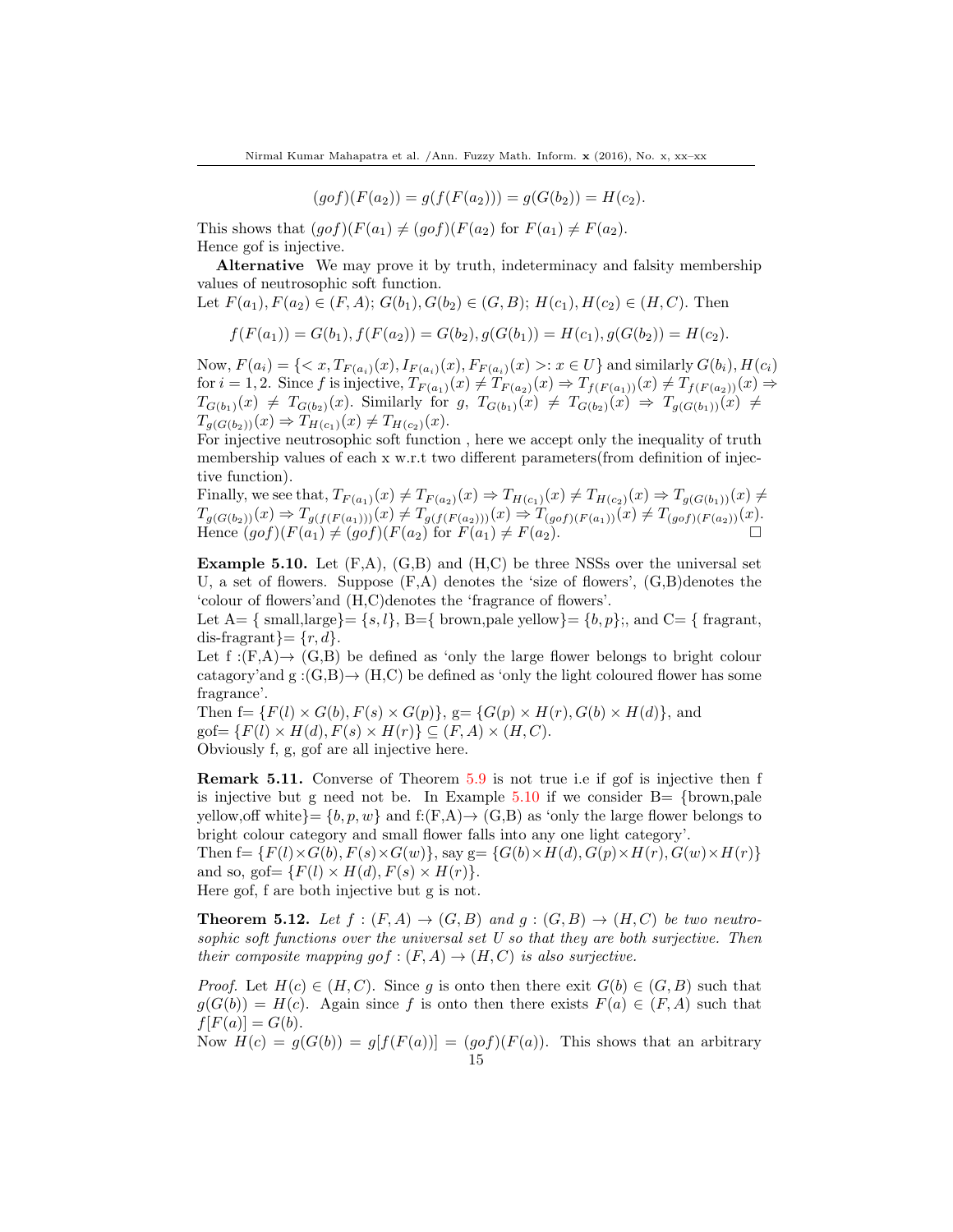element  $H(c)$  in codomain set  $(H, C)$  has a pre-image  $F(a)$  in the domain set  $(F, A)$ under the mapping *gof*. Hence *gof* is also onto.

**Example 5.13.** We consider the students of class vii in a school. Let  $(F.A)$ ,  $(G.B)$ , (H,C) indicate respectively 'the age of students', 'the intelligence of students', 'the financial status of the family of students'.

Suppose  $A = \{ 12, 13, 14 \} = \{a_1, a_2, a_3\};$ ,  $B = \{$  moderate,high $\} = \{b_1, b_2\}$  and  $C = \{$  needy, moderate  $\} = \{c_1, c_2\}.$ 

Let f:  $(F,A) \rightarrow (G,B)$  be defined as 'students of age 13 or above are of high intelligent and rest of are moderate'and g : $(G,B) \rightarrow (H,C)$  be treated as 'only the high intelligent students come from moderate family'.

Then  $f = \{F(a_1) \times G(b_1), F(a_2) \times G(b_2), F(a_3) \times G(b_2)\};$   $g = \{G(b_1) \times H(c_1), G(b_2) \times G(b_3)\}$  $H(c_2)$ ; and gof=  $\{F(a_1) \times H(c_1), F(a_2) \times H(c_2), F(a_3) \times H(c_2)\}.$ Clearly f, g, gof are all onto.

Remark 5.14. Converse of Theorem 5.12 is not true i.e if gof is surjective then g is surjective but f need not be.

There is a collection of different sweets in a shop. We like to buy some sweets on the basis of following criteria. Let  $(F, A)$  denote the colour of sweets,  $(G, B)$  denote the price of sweets,  $(H, C)$  denote the taste of sweets. Suppose  $A = \{$  white, brown  $=\{w, b\}, B=\{Rs.10, Rs.7, Rs.4\} = \{t, s, r\}$  and  $C=\{\text{high,medium}\} = \{h, m\}$  be three parametric sets. Let  $f:(F,A) \rightarrow (G,B)$  be defined as 'the price of white sweet is Rs.10 and that of brown sweet is less than Rs.10 but only one price category' and  $g:(G,B)\rightarrow (H,C)$  be treated as 'the sweet of Rs.10 is of high taste only and others are medium'.

Then  $f = \{F(w) \times G(t), F(b) \times G(s)\}\$ , say  $g = \{G(t) \times H(h), G(s) \times H(m), G(r) \times G(s)\}\$  $H(m)$  and gof  $= \{F(w) \times H(h), F(b) \times H(m)\}.$ Clearly g, gof both are onto but f is not.

**Theorem 5.15.** Let  $f : (F,A) \rightarrow (G,B)$  and  $g : (G,B) \rightarrow (H,C)$  be two neutrosophic soft functions over the universal set  $U$  so that they are both bijective. Then their composite mapping gof: $(F,A) \rightarrow (H,C)$  is also bijective.

*Proof.* It is in combination of Theorems 5.9 and 5.12.

Remark 5.16. Converse of Theorem 5.15 is not true i.e if gof is bijective then f is injective but g is surjective, e.g. example of remark 5.11.

#### 6. Inverse neutrosophic soft function

**Definition 6.1.** Let  $f : (F, A) \to (G, B)$  be a neutrosophic soft function over the universal set U. If there exists another neutrosophic soft function  $g:(G, B) \to (F, A)$ with  $g \circ f : (F, A) \to (F, A)$  and  $f \circ g : (G, B) \to (G, B)$  such that  $g \circ f = I_{(F,A)}$  and  $f \circ g = I_{(G,B)}$  then g is called the inverse neutrosophic soft function of f. It is denoted by  $f^{-1}$  and is defined as :  $F(a) \times G(b) \in f^{-1}$  iff  $G(b) \times F(a) \in f$ .

**Example 6.2.** For  $A = \{a_1, a_2, a_3\}$  and  $B = \{b_1, b_2, b_3\}$ , let  $f : (F, A) \rightarrow (G, B)$  over  $U = \{x_1, x_2, x_3\}$  be given by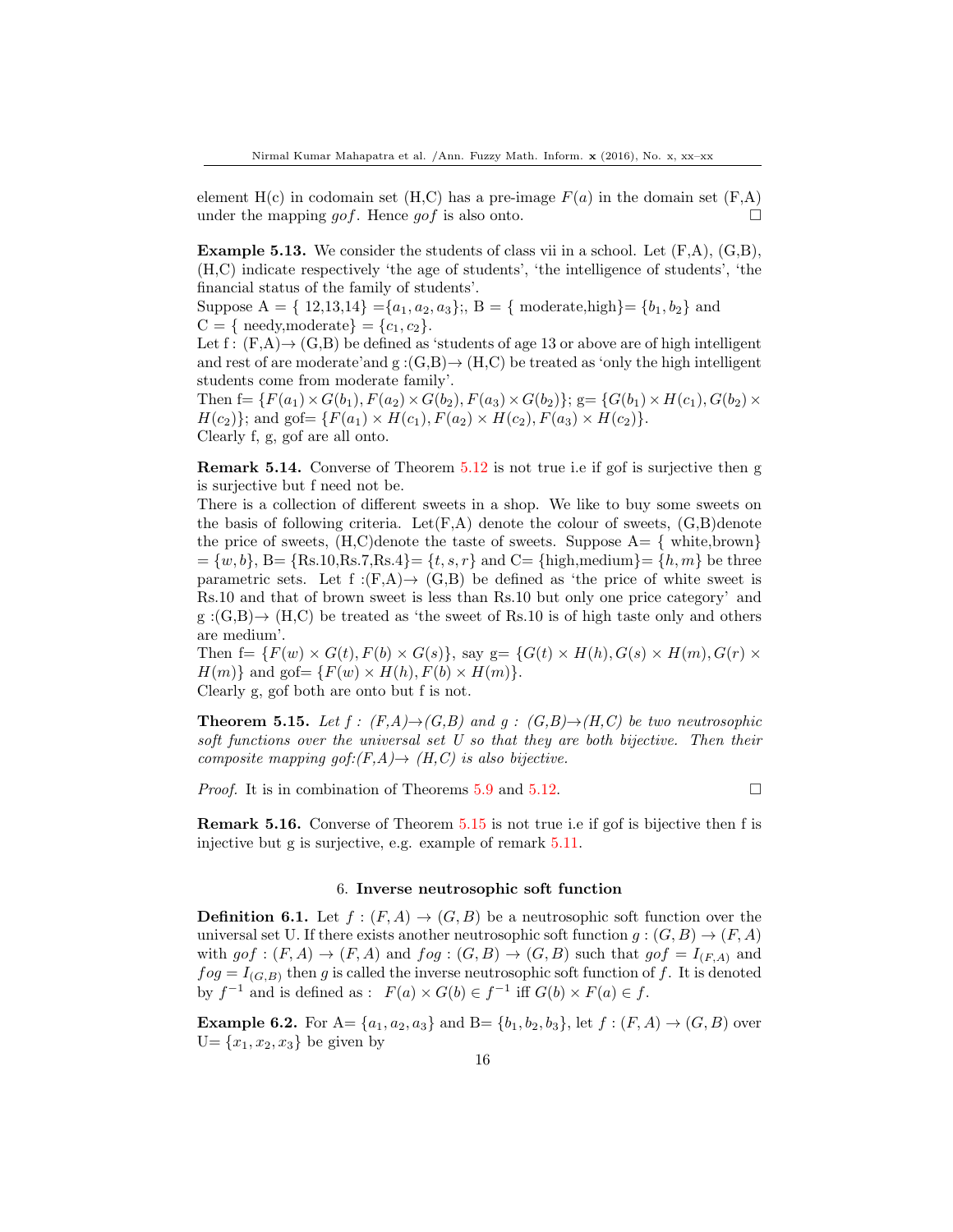Nirmal Kumar Mahapatra et al. /Ann. Fuzzy Math. Inform. x (2016), No. x, xx–xx

| Table 11: Tabular form of neutrosophic soft function f |                        |                        |                        |  |  |
|--------------------------------------------------------|------------------------|------------------------|------------------------|--|--|
|                                                        | $F(a_1) \times G(b_1)$ | $F(a_2) \times G(b_3)$ | $F(a_3) \times G(b_2)$ |  |  |
| $x_1$                                                  | (0.7, 0.6, 0.7)        | (0.5, 0.7, 0.8)        | (0.8, 0.6, 0.9)        |  |  |
| $x_2$                                                  | (0.4, 0.2, 0.8)        | (0.5, 0.9, 0.3)        | (0.5, 0.9, 0.9)        |  |  |
| $x_3$                                                  | (0.9, 0.2, 0.5)        | (0.5, 0.6, 0.8)        | (0.3, 0.7, 0.6)        |  |  |

Then the tabular representation of  $f^{-1}$  is as :

| Table 12: Tabular form of $f^{-1}$ |                        |                        |                        |  |
|------------------------------------|------------------------|------------------------|------------------------|--|
|                                    | $G(b_1) \times F(a_1)$ | $G(b_3) \times F(a_2)$ | $G(b_2) \times F(a_3)$ |  |
| $x_1$                              | (0.7, 0.6, 0.7)        | (0.5, 0.7, 0.8)        | (0.8, 0.6, 0.9)        |  |
| $x_2$                              | (0.4, 0.2, 0.8)        | (0.5, 0.9, 0.3)        | (0.5, 0.9, 0.9)        |  |
| $x_3$                              | (0.9, 0.2, 0.5)        | (0.5, 0.6, 0.8)        | (0.3, 0.7, 0.6)        |  |

**Theorem 6.3.** A neutrosophic soft function  $f:(F, A) \rightarrow (G, B)$  is invertible iff f is bijective.

*Proof.* First suppose,  $f$  is invertible. Then there exists another neutrosophic soft function  $g:(G, B) \to (F, A)$  such that  $g \circ f = I_{(F, A)}$  and  $f \circ g = I_{(G, B)}$ . Since identity mapping is always bijective, so  $f$  is injective in gof and is surjective in  $f \circ g$ . Hence f is bijective in combination of these.

Next suppose f is bijective. Then f is surjective and so for  $G(b) \in (G, B)$  there exists  $F(a) \in (F, A)$  such that  $f[F(a)] = G(b)$ . We consider another mapping  $g:(G, B) \to (F, A)$  given by  $g[G(b)] = F(a)$ .

Now,  $(gof)[F(a)] = g[f(F(a))] = g(G(b)) = F(a)$  and  $(fog)[G(b)] = f[g(G(b))] =$  $f(F(a)) = G(b).$ Hence  $f$  is invertible.

**Theorem 6.4.** Let  $f : (F, A) \rightarrow (G, B)$  be a neutrosophic soft bijective mapping. Then  $f^{-1}$ :  $(G, B) \rightarrow (F, A)$  is also bijective and  $(f^{-1})^{-1} = f$ .

*Proof.* Since f is bijective, f is invertible and  $f \circ f^{-1} = I_{(G,B)},$   $f^{-1} \circ f = I_{(F,A)}$ . Since identity mapping is always bijective,  $f^{-1}$  is bijective.

Next, since  $f^{-1}$  is bijective,  $(f^{-1})^{-1} : (F, A) \to (G, B)$  exists and is also bijective. Let, for  $F(a) \in (F, A)$  there exists  $G(b) \in (G, B)$  such that  $f^{-1}(G(b)) = F(a)$ . Now,  $(f^{-1})^{-1}[F(a)] = (f^{-1})^{-1}[f^{-1}(G(b))] = [(f^{-1})^{-1}of^{-1}](G(b)) = G(b) = f[F(a)].$ Hence  $(f^{-1})$  $-1 = f.$ 

**Theorem 6.5.** Let  $f : (F, A) \rightarrow (G, B)$  and  $g : (G, B) \rightarrow (H, C)$  be two neutrosophic soft bijective functions over the universal set U. Then  $g \circ f : (F, A) \to (H, C)$  is also bijective and  $(gof)^{-1} = f^{-1}og^{-1}$ .

Proof. 1st part is already proved in Theorem 5.15. Next, here  $f^{-1}, g^{-1}, (g \circ f)^{-1}$  all exist. Let, for  $F(a) \in (F, A), G(b) \in (G, B), H(c) \in$  $(H, C)$  there be hold  $f^{-1}[G(b)] = F(a), g^{-1}[H(c)] = G(b), (g \circ f)^{-1}[H(c)] = F(a).$ Now  $(gof)^{-1}[H(c)] = F(a) = f^{-1}[G(b)] = f^{-1}[g^{-1}(H(c))] = (f^{-1}og^{-1})[H(c)].$ Hence  $(gof)^{-1} = f^{-1}og^{-1}$ .

**Theorem 6.6.** Let  $f : (F, A) \rightarrow (G, B)$  be a neutrosophic soft function over U which is surjective and  $(G, B_1), (G, B_2)$  be two subsets of  $(G, B)$ . Then  $(i)$   $(G, B_1) \subseteq$  $(G, B_2) \Rightarrow f^{-1}(G, B_1) \subseteq f^{-1}(G, B_2).$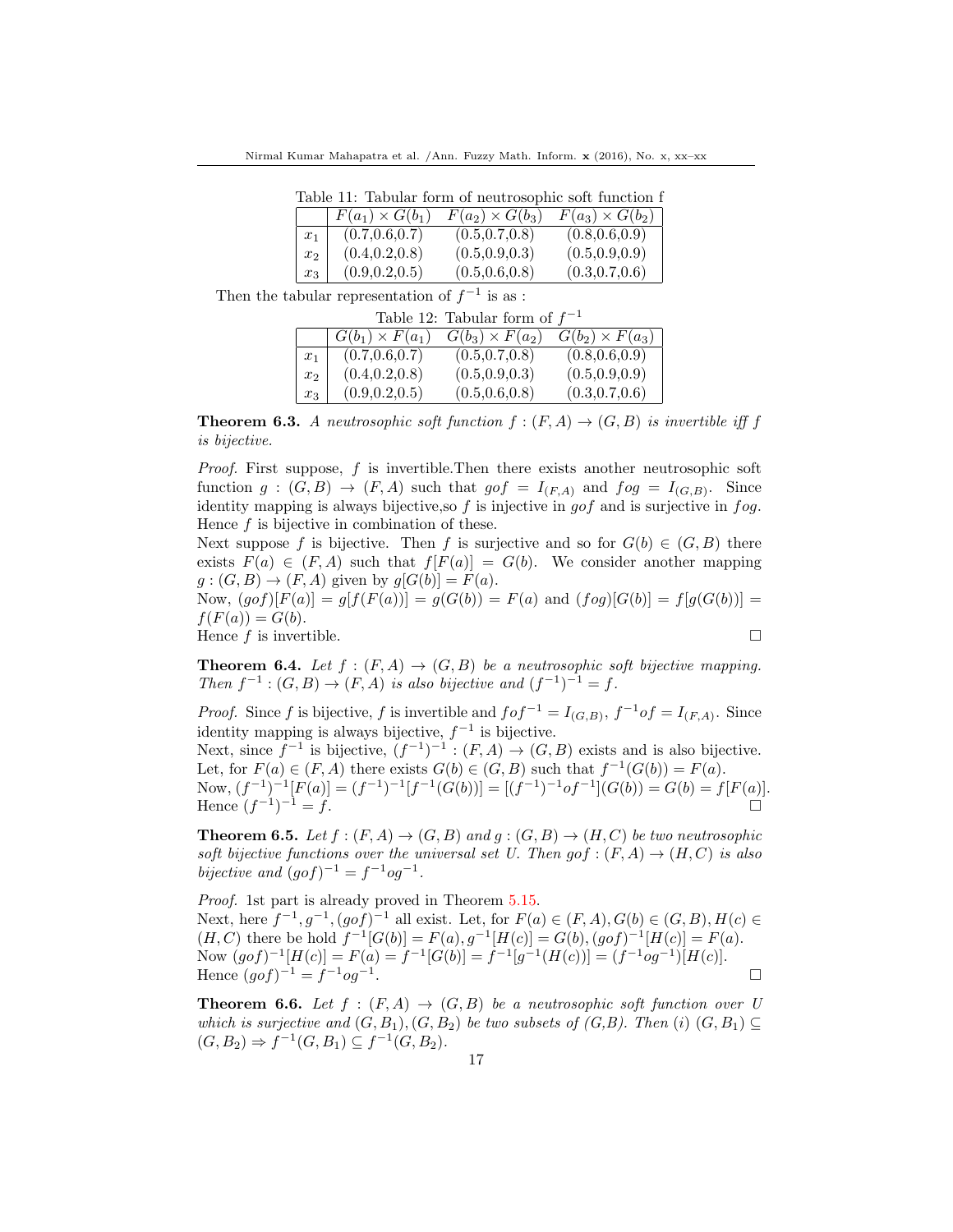(ii)  $f^{-1}[(G, B_1) \cup (G, B_2)] = f^{-1}(G, B_1) \cup f^{-1}(G, B_2).$  $(iii) f^{-1}[(G, B_1) \cap (G, B_2)] = f^{-1}(G, B_1) \cap f^{-1}(G, B_2).$ 

*Proof.* Here  $f^{-1}$ :  $(G, B) \rightarrow (F, A)$  and as f is onto then for  $G(b) \in (G, B)$  there exist  $F(a) \in (F, A)$  such that  $f(F(a)) = G(b)$ .

(i) Let  $F(a) \in f^{-1}(G, B_1)$ . Then

$$
f(F(a)) \in (G, B_1) \subseteq (G, B_2)
$$
  
\n
$$
\Rightarrow f(F(a)) \in (G, B_2)
$$
  
\n
$$
\Rightarrow F(a) \in f^{-1}(G, B_2)
$$
  
\n
$$
\Rightarrow f^{-1}(G, B_1) \subseteq f^{-1}(G, B_2).
$$
  
\n(ii) Let  $F(a) \in f^{-1}[(G, B_1) \cup (G, B_2)]$ . Then  
\n
$$
f(F(a)) \in (G, B_1) \cup (G, B_2)
$$

$$
\Leftrightarrow f(F(a)) \in (G, B_1) \text{ or } f(F(a)) \in (G, B_2)
$$

$$
\Leftrightarrow \quad F(a) \in f^{-1}(G, B_1) \text{ or } F(a) \in f^{-1}(G, B_2)
$$

$$
\Leftrightarrow \quad F(a) \in f^{-1}(G, B_1) \cup f^{-1}(G, B_2).
$$

(iii) Let  $F(a) \in f^{-1}[(G, B_1) \cap (G, B_2)]$ . Then

$$
f(F(a)) \in (G, B_1) \cap (G, B_2)
$$
  
\n
$$
\Leftrightarrow f(F(a)) \in (G, B_1) \text{ and } f(F(a)) \in (G, B_2)
$$
  
\n
$$
\Leftrightarrow F(a) \in f^{-1}(G, B_1) \text{ and } F(a) \in f^{-1}(G, B_2)
$$
  
\n
$$
\Leftrightarrow F(a) \in f^{-1}(G, B_1) \cap f^{-1}(G, B_2).
$$

 $\Box$ 

# 7. Conclusions

In the present paper the theoretical point of view of neutrosophic soft function has been discussed. The neutrosophic soft relations have been introduced in a new direction by implementing the indeterminacy membership value. We extend this concepts of relation and functions in NSS theory context. The new structure of indeterminacy membership will bring a new opportunity in research and development of NSS theory. The concept of neutrosophic soft function will also be helpful to solve many real life problems.

#### **REFERENCES**

- [1] K. Atanassov, Intuitionistic fuzzy sets, Fuzzy sets and systems 20 (1986) 87–96.
- [2] S. Broumi, Generalized neutrosophic soft set, International Journal of Computer Science, Engineering and Information Techonology (IJCSEIT), 3 (2) (2013) 17–30.
- [3] S. Broumi and F. Smarandache, Intuitionistic neutrosophic soft set, Journal of Information and Computing Science 8 (2) (2013) 130–140.
- [4] I. Deli and S. Broumi, Neutrosophic soft relations and some properties, Ann. Fuzzy Math. Inform. 9 (1) (2015) 169–182.
- [5] B. Dinda and T. K. Samanta, Relations on intuitionistic fuzzy soft sets, Gen. Math. Notes 1 (2) (2010) 74–83.
- [6] P. K. Maji, An Application of Weighted Neutrosophic Soft Sets in a Decision-Making Problem, Facets of Uncertainties and Applications, Volume 125 of the series Springer Proceedings in Mathematics and Statistics (2015) 215–223.